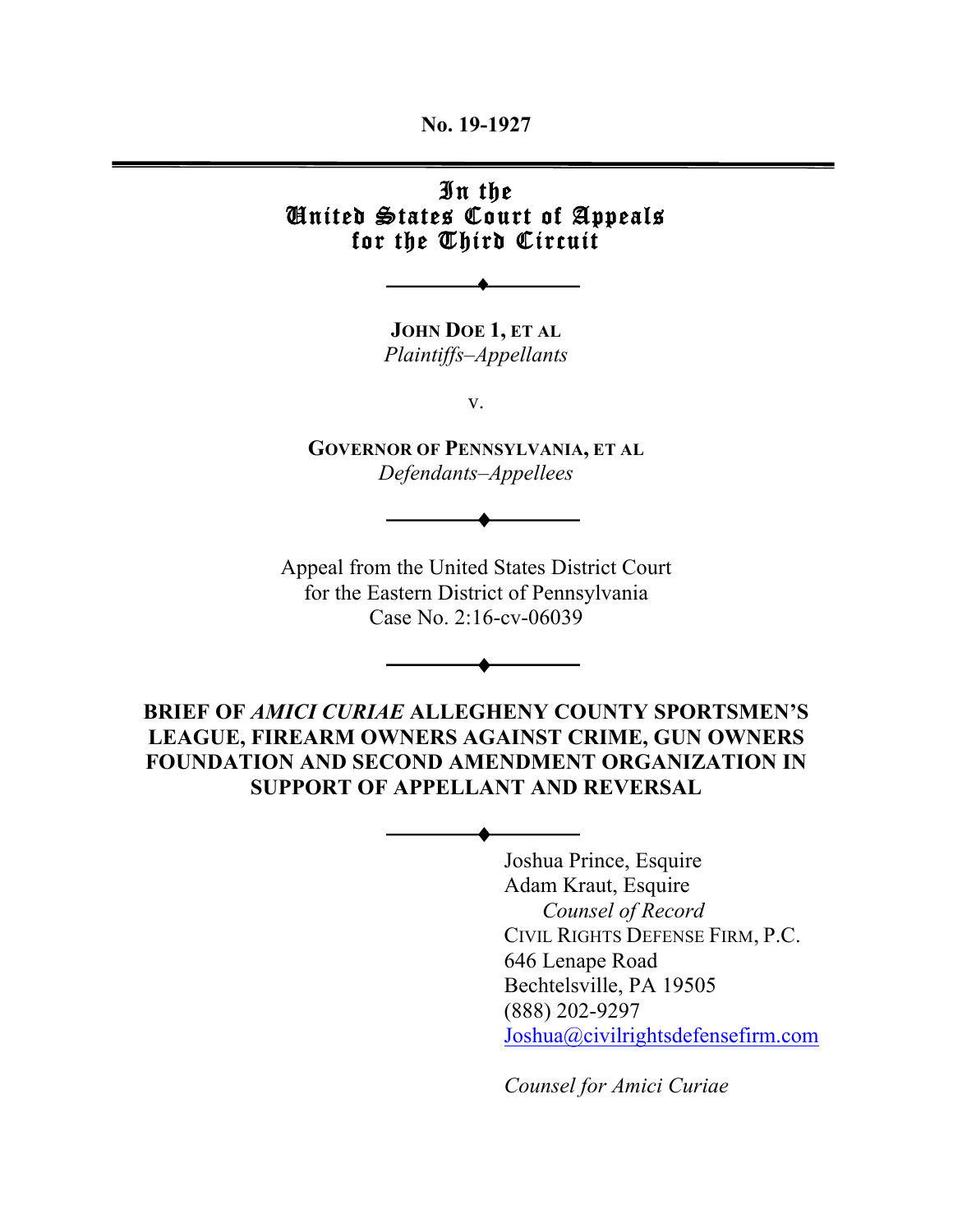#### **CORPORATE DISCLOSURE STATEMENT**

Pursuant to Federal Rule of Appellate Procedure 26, *Amici Curiae* make the following statements:

**Allegheny County Sportsmen's League** is a nonprofit corporation, incorporated in Pennsylvania. It has no parent companies, nor is there any publicly held corporation that owns more than 10% of its stock.

**Firearm Owners Against Crime** is a nonpartisan Political Action Committee registered in Pennsylvania. It has no parent companies, nor is there any publicly held corporation that owns more than 10% of its stock.

**Gun Owners Foundation** is a nonprofit corporation, incorporated in Virginia. It has no parent companies, nor is there any publicly held corporation that owns more than 10% of its stock.

**Second Amendment Organization** is a nonprofit corporation, incorporated in Texas. It has no parent companies, nor is there any publicly held corporation that owns more than 10% of its stock.

> /s/ *Joshua Prince* Joshua Prince Counsel for *Amici Curiae*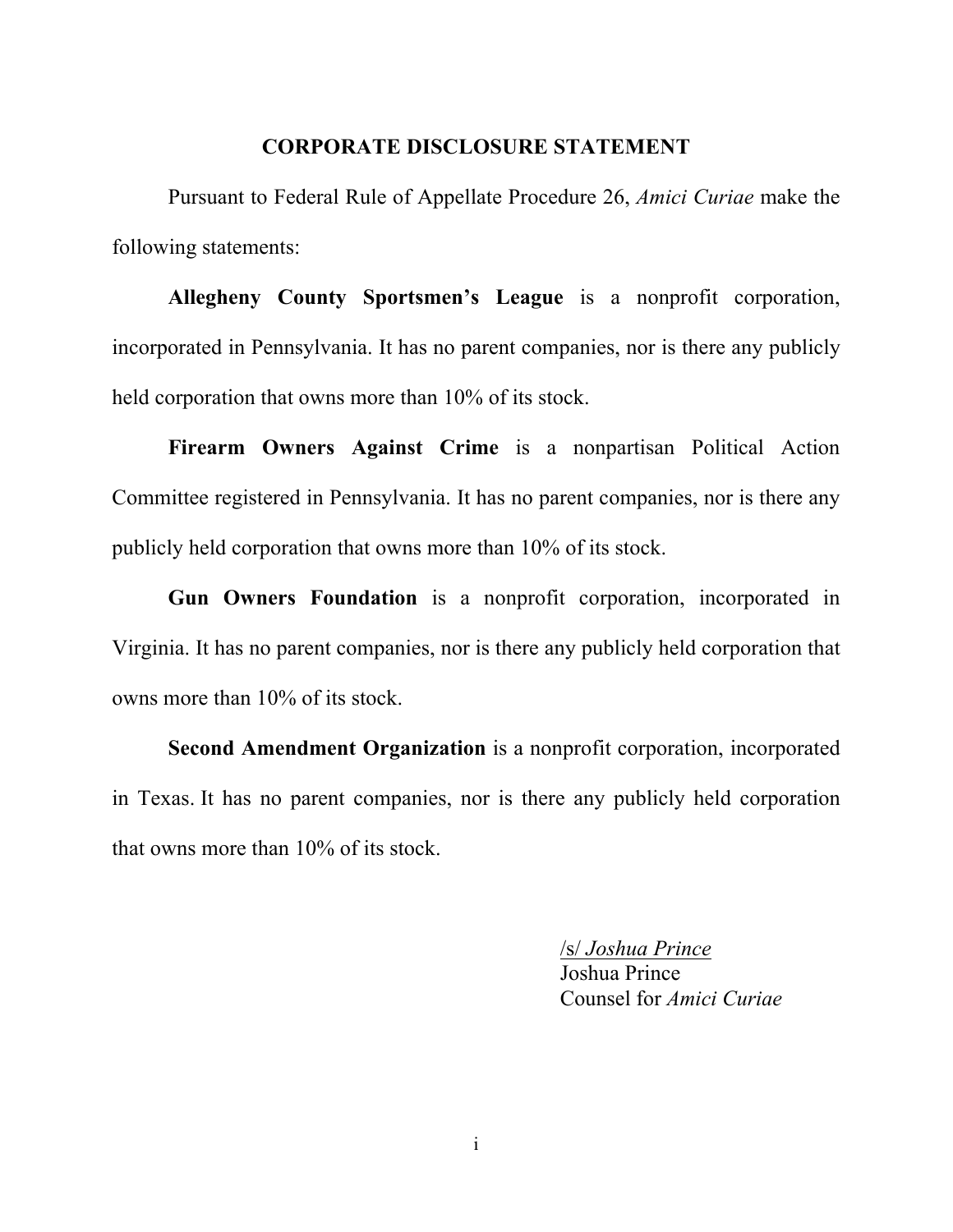## **TABLE OF CONTENTS**

| $I_{\cdot}$ | An evaluation and treatment, pursuant to 50 P.S. § 7302, is<br>insufficient under the Fourteenth Amendment, due to the lack of<br>due process, to trigger a disability, pursuant to 18 Pa.C.S. $\S$ |  |
|-------------|-----------------------------------------------------------------------------------------------------------------------------------------------------------------------------------------------------|--|
|             |                                                                                                                                                                                                     |  |
|             | The Second Amendment is a protected liberty and property<br>Ι.                                                                                                                                      |  |
|             | The procedures and lack of a standard provided by Section<br>2.<br>302 of the MHPA fail to comport with the requirements of                                                                         |  |
|             | A. The absence of procedural due process in Section 302  11                                                                                                                                         |  |
|             | B. The lack of a standard of proof necessary for a 302                                                                                                                                              |  |
|             | b. The Pennsylvania Supreme Court recently held that Section<br>302 lacks all forms of due process, including any way to                                                                            |  |
|             | c. ATF previously admitted that Section 302 was legally                                                                                                                                             |  |
|             | d. Other Courts Have Found Section 302 and Other Similar<br><b>Evaluation and Treatment Provisions, Which Lack Due</b><br>Process, Are Constitutionally Infirm to Strip a                           |  |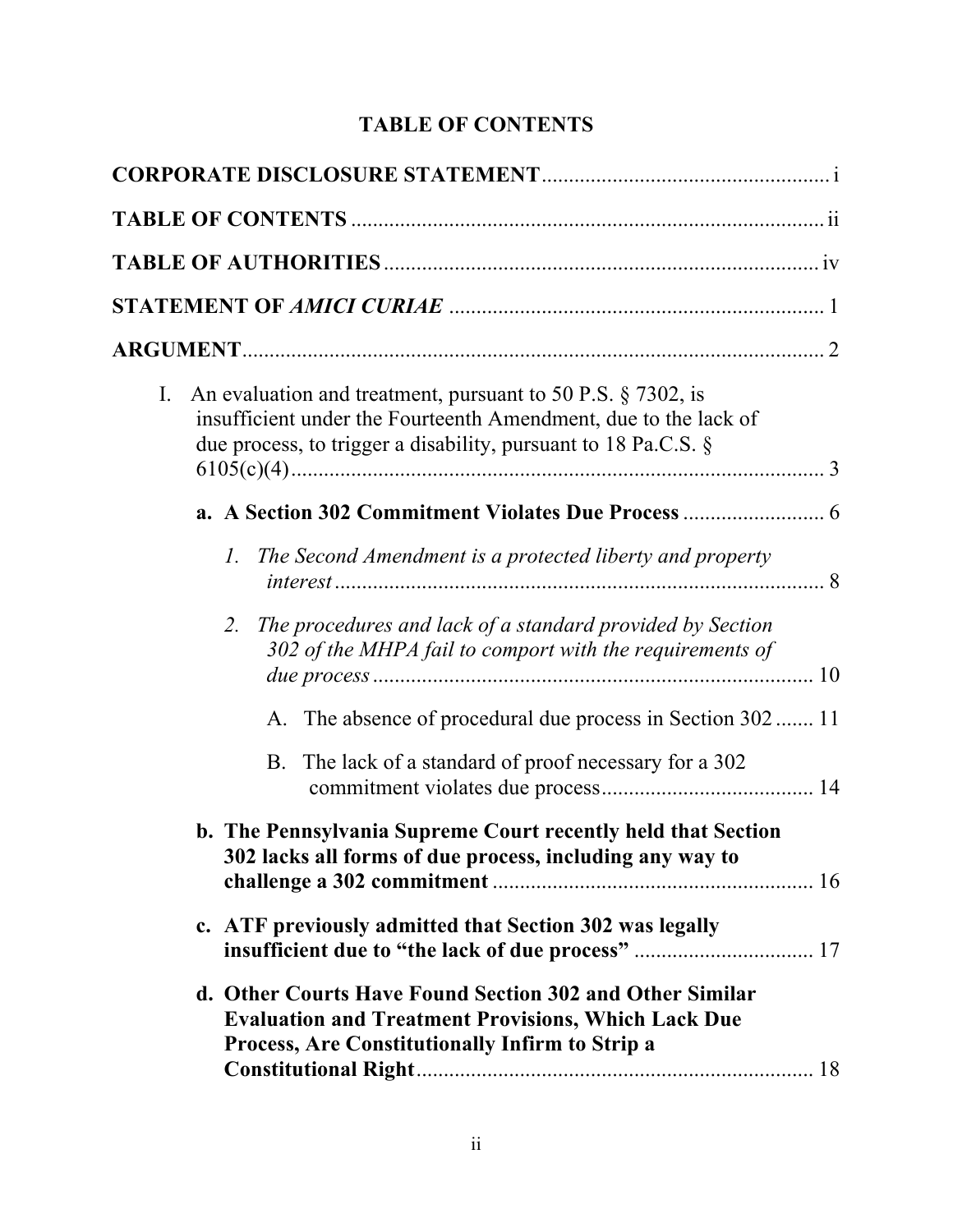|  |  | II. The Absence of Historical Justifications of Stripping the Right to<br>Keep and Bear Arms From Those Who Are Not Currently |    |
|--|--|-------------------------------------------------------------------------------------------------------------------------------|----|
|  |  |                                                                                                                               |    |
|  |  |                                                                                                                               |    |
|  |  |                                                                                                                               |    |
|  |  |                                                                                                                               | 31 |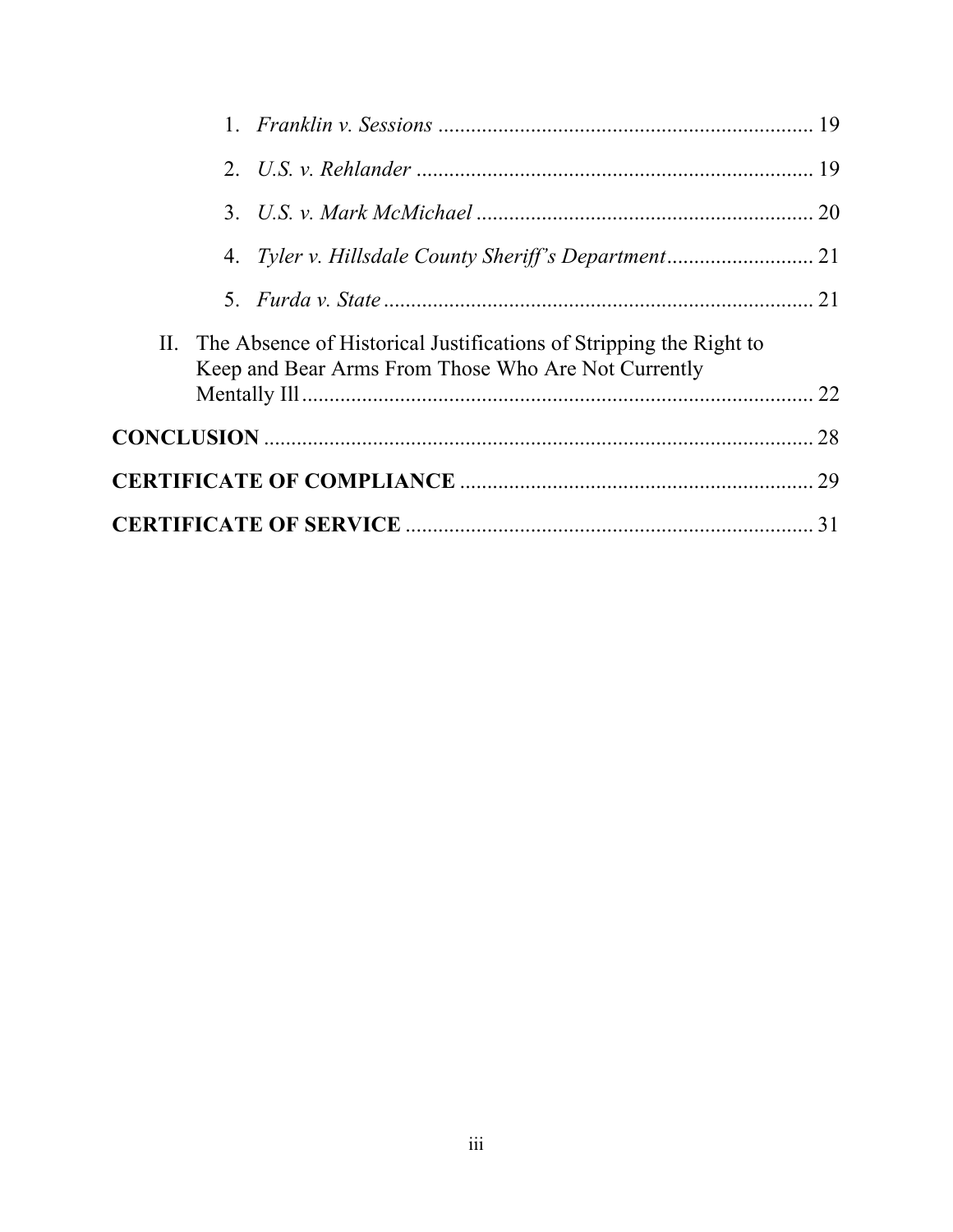## **TABLE OF AUTHORITIES**

## **Cases**

| Benn v. Universal Health System, Inc., 371 F.3d 165 (3d Cir. 2004)  13  |  |
|-------------------------------------------------------------------------|--|
|                                                                         |  |
|                                                                         |  |
| Cipriani v. Lycoming County Housing Authority, 177 F. Supp.2d 303       |  |
| Cleveland Board of Education v. Loudermill, 470 U.S. 532 (1985)  12, 15 |  |
| Commonwealth ex rel. Finken v. Roop, 234 Pa.Super. 155 (1975) 14        |  |
| Commonwealth v. Hicks, 56 MAP 2017, 2019 WL 2305953 (Pa. May            |  |
|                                                                         |  |
|                                                                         |  |
|                                                                         |  |
|                                                                         |  |
| Dixon v. Attorney Gen. of Pa., 325 F. Supp. 966 (M.D. Pa. 1971)  15     |  |
| Franklin v. Sessions, 291 F.Supp.3d 705 (W.D. Pa. 2017)  6, 22, 23      |  |
|                                                                         |  |
|                                                                         |  |
|                                                                         |  |
|                                                                         |  |
|                                                                         |  |
|                                                                         |  |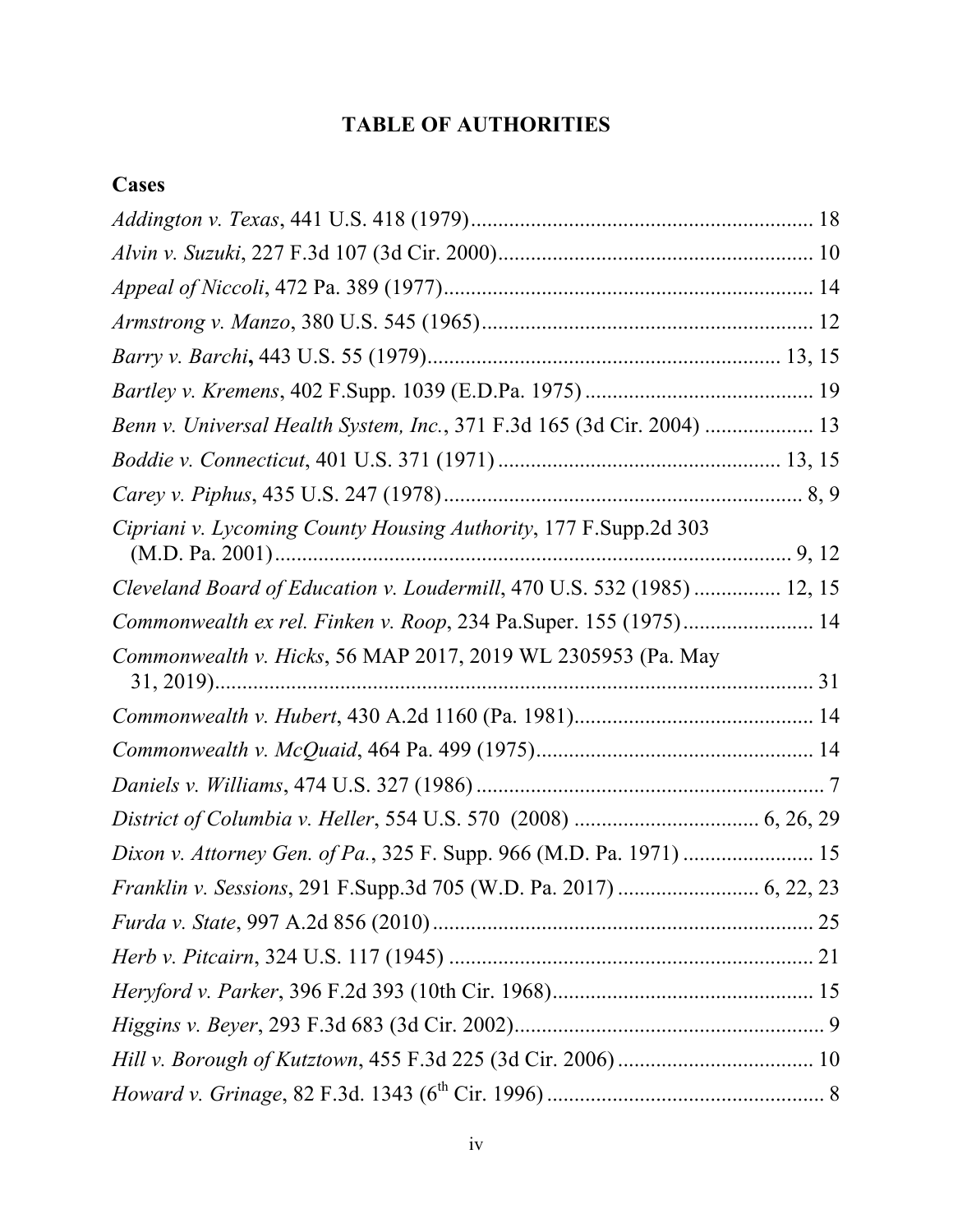| Keyes, et al. v. Sessions, 282 F.Supp.3d 858 (M.D. Pa. 2017) 26, 27                |  |
|------------------------------------------------------------------------------------|--|
|                                                                                    |  |
|                                                                                    |  |
|                                                                                    |  |
|                                                                                    |  |
|                                                                                    |  |
|                                                                                    |  |
| Minnesota ex rel. Pearson v. Probate Court, 309 U.S. 270 (1940)  11                |  |
|                                                                                    |  |
| Piecknick v. Commonwealth of Pennsylvania, 36 F.3d 1250 (3d Cir.                   |  |
|                                                                                    |  |
|                                                                                    |  |
|                                                                                    |  |
|                                                                                    |  |
| Tyler v. Hillsdale County Sheriff's Department, 837 F.3d 678 (6 <sup>th</sup> Cir. |  |
|                                                                                    |  |
|                                                                                    |  |
|                                                                                    |  |
|                                                                                    |  |
|                                                                                    |  |
|                                                                                    |  |
|                                                                                    |  |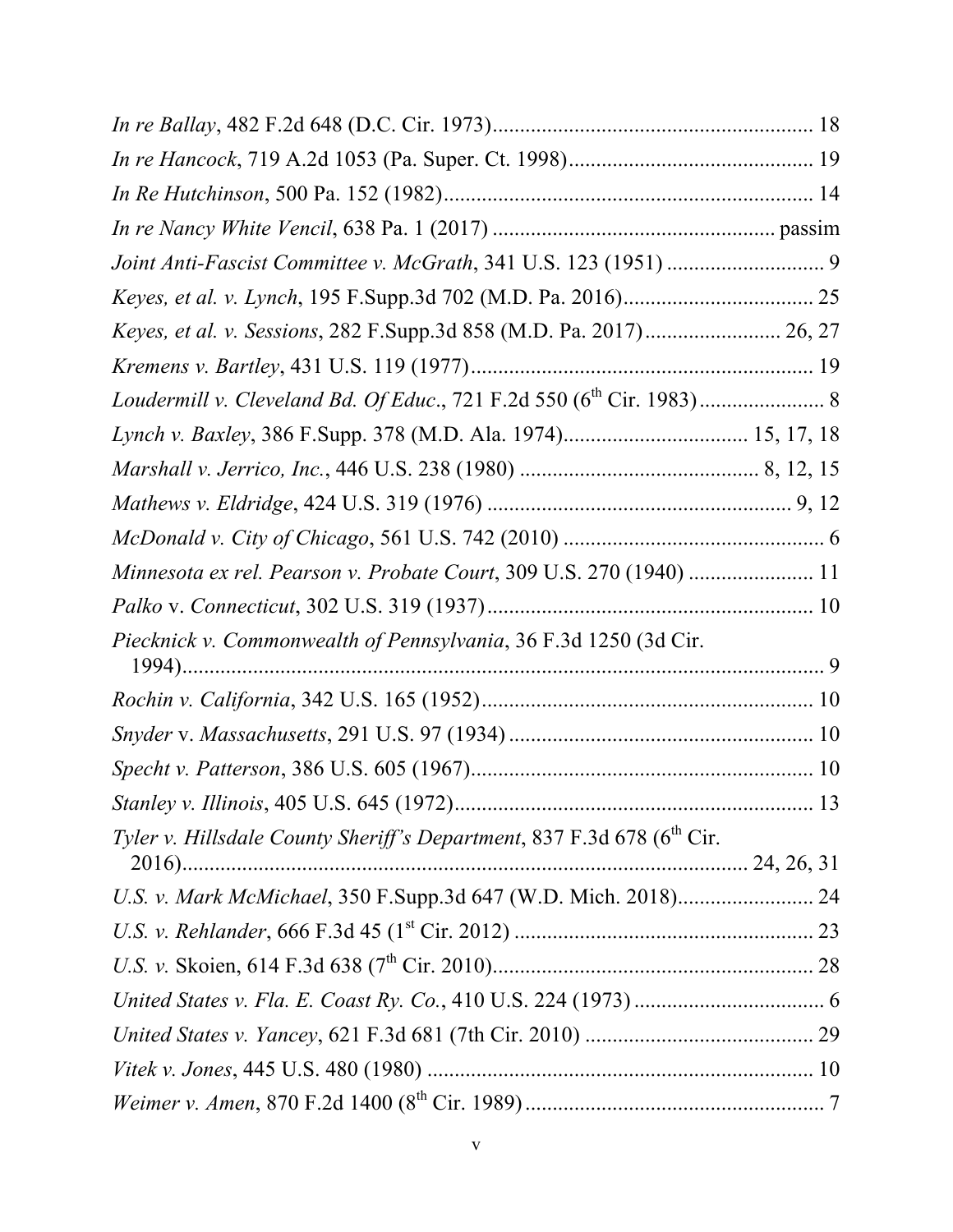|--|--|--|--|--|--|--|--|

### **Statutes**

# **Other Authorities**

| 2 Bernard Schwartz, The Bill of Rights, A Documentary History 665<br>$(1971)$ .                                                                                            | 24 |
|----------------------------------------------------------------------------------------------------------------------------------------------------------------------------|----|
| Carlton F.W. Larson, Four Exceptions in Search of A Theory: District<br>of Columbia v. Heller and Judicial Ipse Dixit, 60 Hastings L.J. 1371<br>$(2009)$                   | 22 |
| Friendly, Some Kind of Hearing, 123 U. Pa. L. Rev. 1267 (1975)                                                                                                             | -5 |
| Joyce Lee Malcolm, The Role of the Militia in the Development of the<br>Englishman's Right to be Armed--Clarifying the Legacy, 5 J. on<br>Firearms & Pub. Pol'y 139 (1993) | 23 |
|                                                                                                                                                                            | 22 |
| Nowak & Rotunda, <i>Constitutional Law</i> §§ 13.7 & 13.8 (5th ed. 1995)                                                                                                   | 5  |
| Saul Cornell, "Don't Know Much About History" The Current Crisis<br>in Second Amendment Scholarship, 29 N. KY. L. Rev. 657 (2002)                                          | 24 |
| The Address and Reasons of Dissent of the Minority of the Convention                                                                                                       | 24 |
| W. Blizard, <i>Desultory Reflections on Police</i> 59-60 (1785)                                                                                                            | 23 |
|                                                                                                                                                                            |    |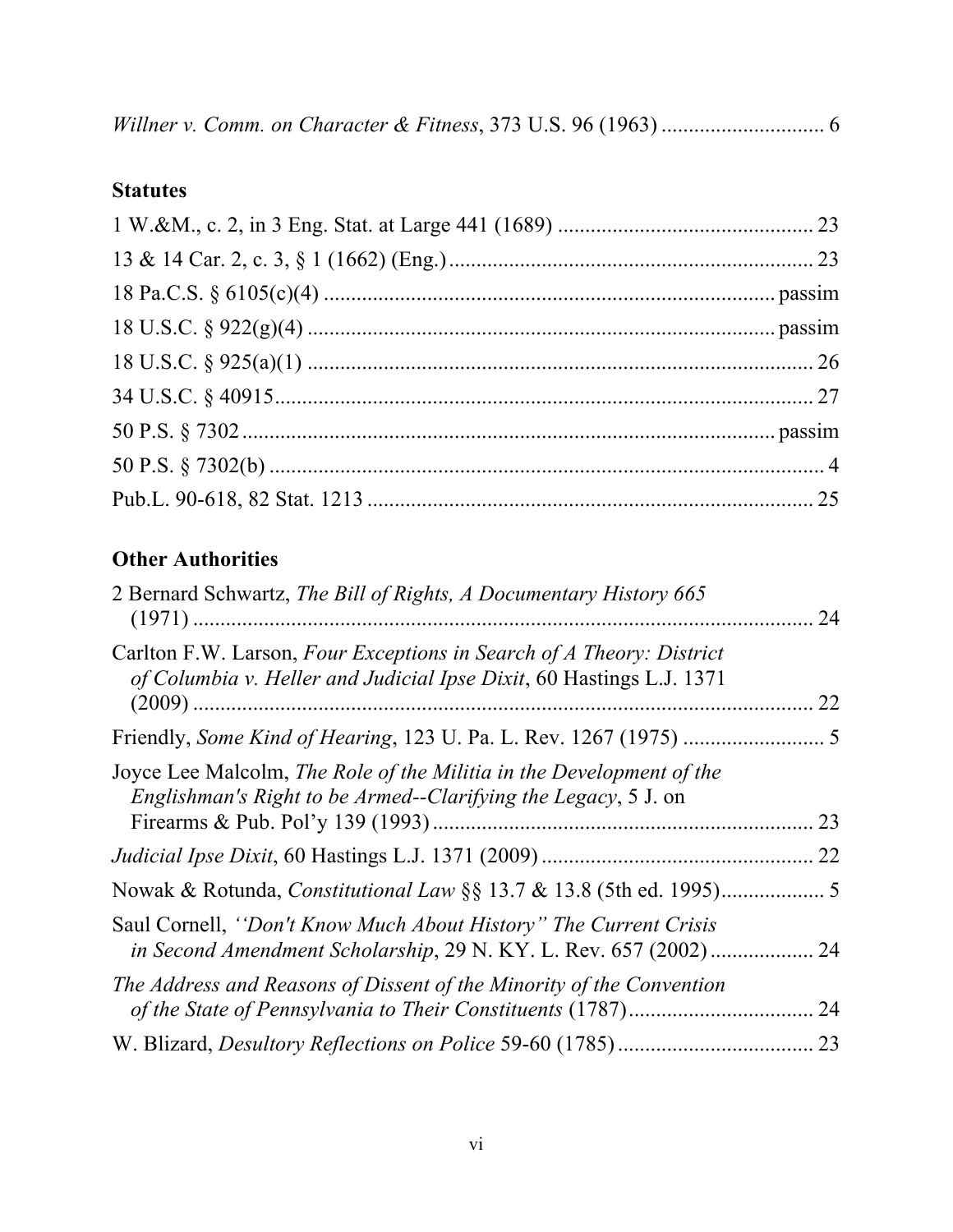# **Rules**

|--|--|--|

## **Constitutional Provisions**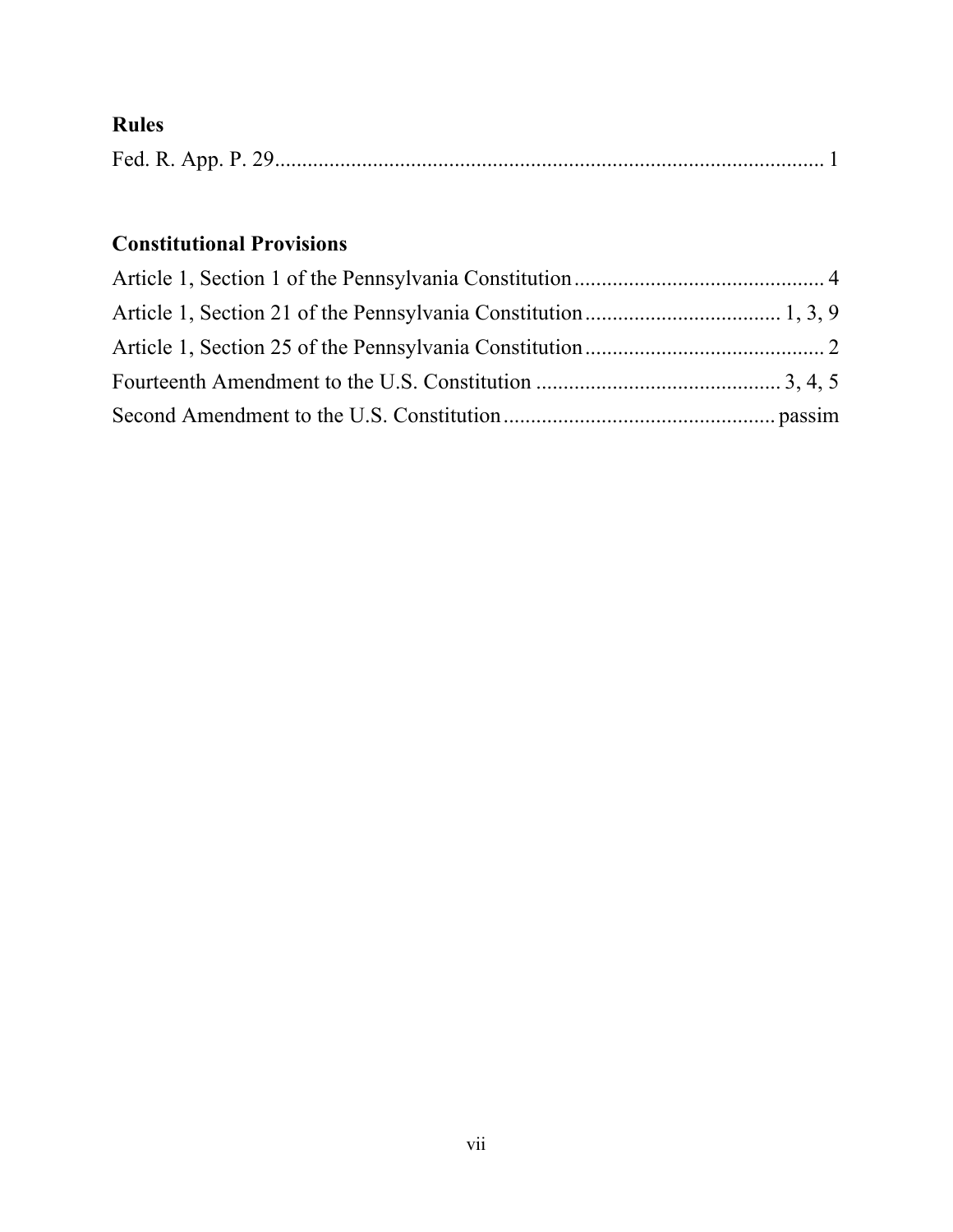### **STATEMENT OF** *AMICI CURIAE* **<sup>1</sup>**

**Allegheny County Sportsmen's League (ACSL)** is a Pennsylvania nonprofit corporation, whose mission is to promote and foster, conservation of wildlife and natural resources, advance hunting and fishing, and to defend and protect, the Constitutions of the United States and the Commonwealth of Pennsylvania, especially the Second Amendment and Article 1, Section 21, respectively.

**Firearm Owners Against Crime (FOAC)** is a non-partisan Political Action Committee organized to empower all gun owners, outdoors enthusiasts and supporters of the Second Amendment to the U.S. Constitution and Article 1, Sections 21 and 25 of the Pennsylvania Constitution with the tools and information necessary to protect freedom from transgression. FOAC is a member-driven organization with more than 1600 members within the Commonwealth. As a Pennsylvania organization with members being citizens of the Commonwealth, the questions before this Court and the decision this Court has been tasked to render, are of great significance to FOAC and its members.

 <sup>1</sup> Pursuant to Fed. R. App. P. 29, counsel for *amici* states that all parties have consented to the filing of this brief. Further, no party's counsel authored any part of this brief and no person other than *amici* made a monetary contribution to fund its preparation or submission.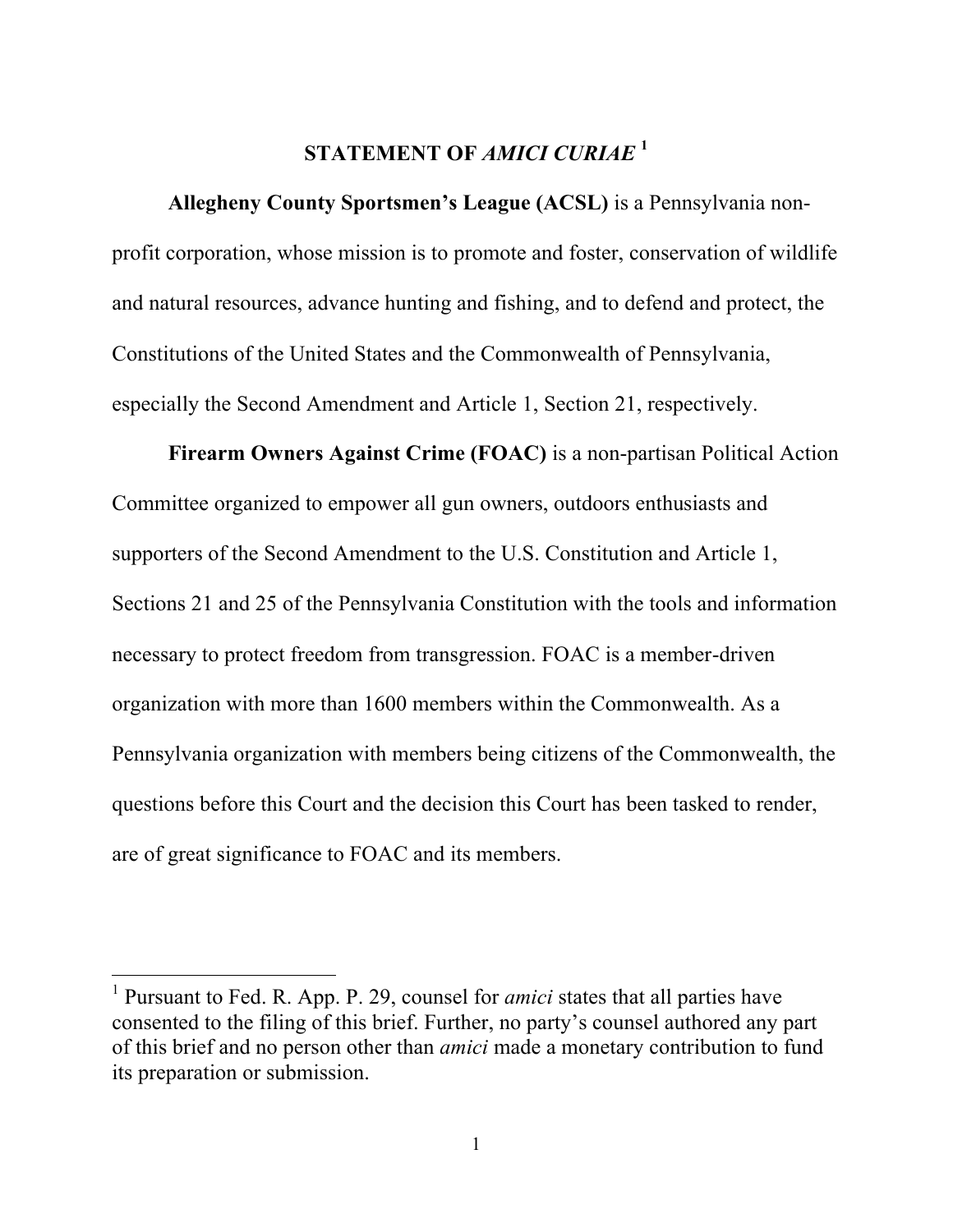**Gun Owners Foundation (GOF)** is a Virginia non-stock corporation, with its principle place of business in Virginia. GOF is organized and operated as a nonprofit legal defense and educational foundation that is exempt from federal income taxes under Section 501(c)(3) of the U.S. Internal Revenue Code. GOF is dedicated to defending and promoting the Second Amendment to the United States Constitution through its research, education, and legal efforts.

**Second Amendment Organization (2AO)** is a gun rights and responsibilities advocacy organization based in the United States. 2AO is focused on educating gun owners and non-gun owners on gun rights issues, responsible gun ownership and grass roots activities in defense of our right to keep and bear arms.

This case concerns *amici* because it involves the constitutionally affirmed inviolate right of all individuals to be afforded due process.

#### **ARGUMENT**

The Commonwealth of Pennsylvania, in direct defiance of the U.S. and Pennsylvania Constitutions and legion of precedent, including from the U.S. Supreme Court, that one cannot be stripped of a constitutional right in the absence of due process, takes the constitutionally unsupportable position that it can deprive,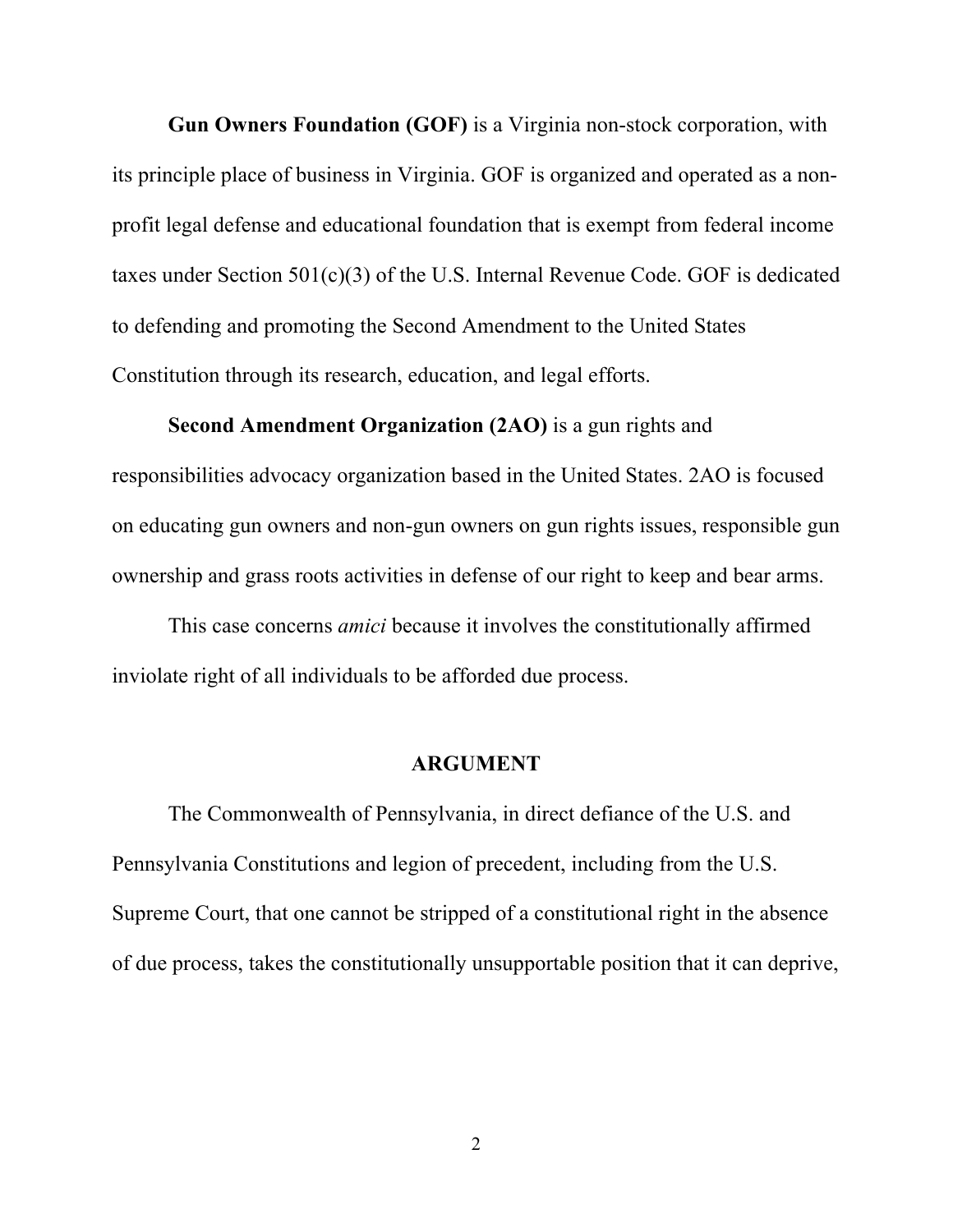pursuant to 18 Pa.C.S. § 6105(c)(4), an individual's inviolate  $2$  right to keep and bear arms  $3$  as a result of an evaluation and treatment, pursuant to 50 P.S.  $\frac{25}{302}$ ,  $\frac{4}{10}$ which occurs, as recently acknowledged by the Pennsylvania Supreme Court, <sup>5</sup> in the absence of all tenets of due process.

I. An evaluation and treatment, pursuant to 50 P.S. § 7302, is insufficient under the Fourteenth Amendment, due to the lack of due process, to trigger a disability, pursuant to 18 Pa.C.S.  $\S 6105(c)(4)$ 

Initially, it is important to note that John Does do not contend that 18

Pa.C.S. § 6105(c)(4) or Section 302 of the Mental Health and Procedures Act

(hereinafter, "MHPA") must be ruled, in total, unconstitutional; rather, they merely

contend that as a result of the lack of due process provided, a Section 302

 <sup>2</sup> *See*, Article 1, Section 25 of the Pennsylvania Constitution declaring "To guard against transgressions of the high powers which we have delegated, we declare that everything in this article is excepted out of the general powers of government and shall forever remain inviolate."

<sup>&</sup>lt;sup>3</sup> See, Article 1, Section 21 of the Pennsylvania Constitution declaring "The right" of the citizens to bear arms in defense of themselves and the State shall not be questioned;" and the Second Amendment to the U.S. Constitution declaring "A well regulated Militia, being necessary to the security of a free State, the right of the people to keep and bear Arms, shall not be infringed."

<sup>&</sup>lt;sup>4</sup> Hereinafter referred to as "Section 302".

<sup>5</sup> *In re Nancy White Vencil*, 638 Pa. 1 (2017). *cert. denied sub nom.* 137 S.Ct. 2298, 198 L.Ed.2d 751 (2017).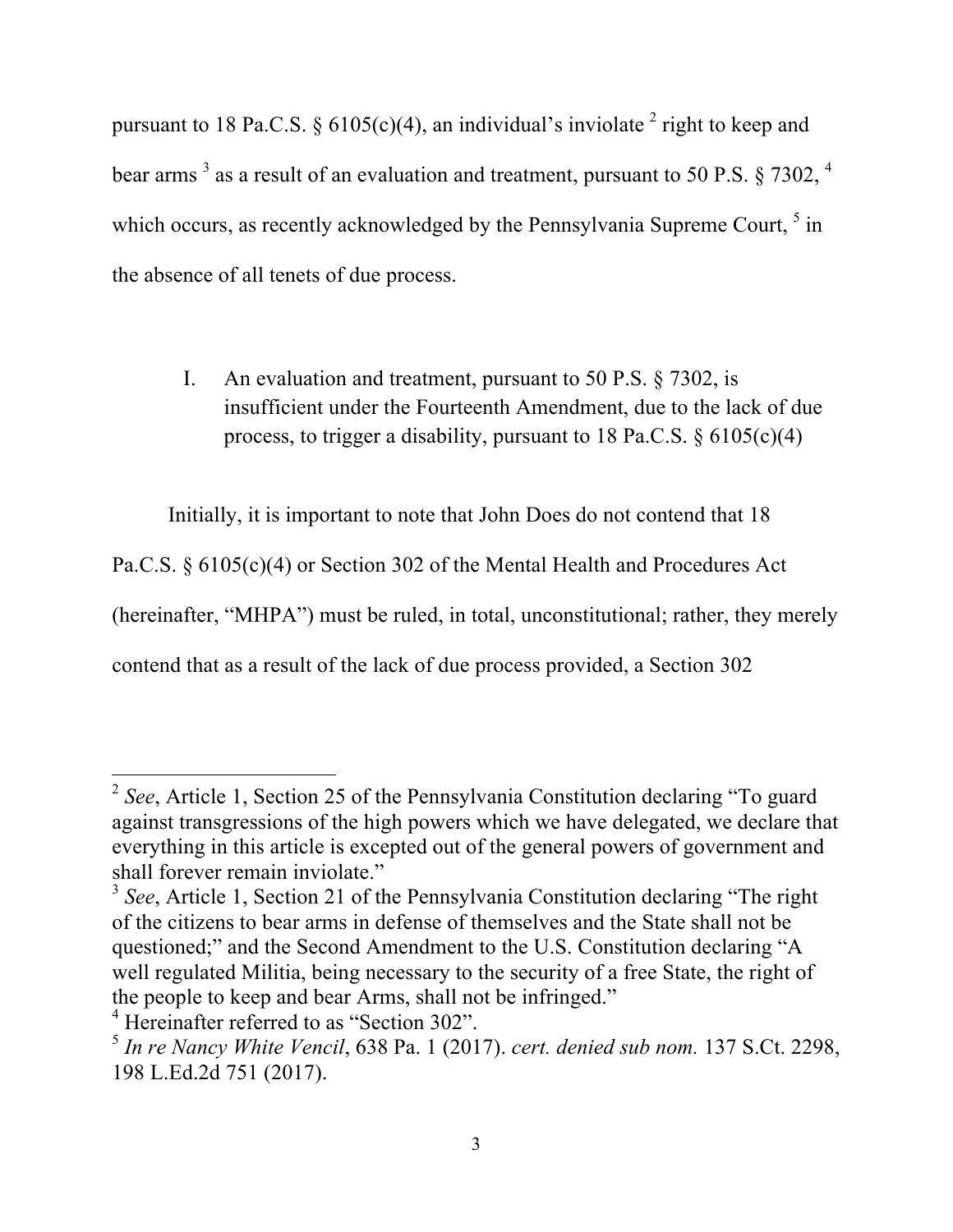evaluation and treatment is constitutionally insufficient to strip an individual of a core constitutional right, including the inviolate right to keep and bear arms.<sup>6</sup>

While the Commonwealth contends that an involuntary evaluation and treatment, pursuant to Section 302, results in the deprivation of the individual's right to purchase, possess and utilize firearms as a result of 18 Pa.C.S. § 6105(c)(4), this contention comes despite the undisputable fact that a Section 302 evaluation and treatment is perfected in the absence of all tenets of due process, as required by Article 1, Section 1 of the Pennsylvania Constitution and the Fourteenth Amendment to the U.S. Constitution, as the individual is not: (1) advised of the right to have an attorney; (2) provided an attorney; (3) provided a right to confront witnesses; (4) provided an opportunity to offer witnesses; (5) provided an opportunity to challenge evidence; (6) provided any opportunity to submit evidence; (7) provided a hearing; (8) provided a neutral arbiter; or, (9) provided a verbatim transcript or full record of the commitment proceedings. *See,* 50 P.S. § 7302. Instead, a Section 302 evaluation and treatment is merely perfected by a doctor's signature certifying that the individual needs "immediate treatment," where, even more disconcertingly, the doctor is not required to have any mental health training or certifications. 50 P.S. § 7302(b).

 <sup>6</sup> *See* FN 2, 3.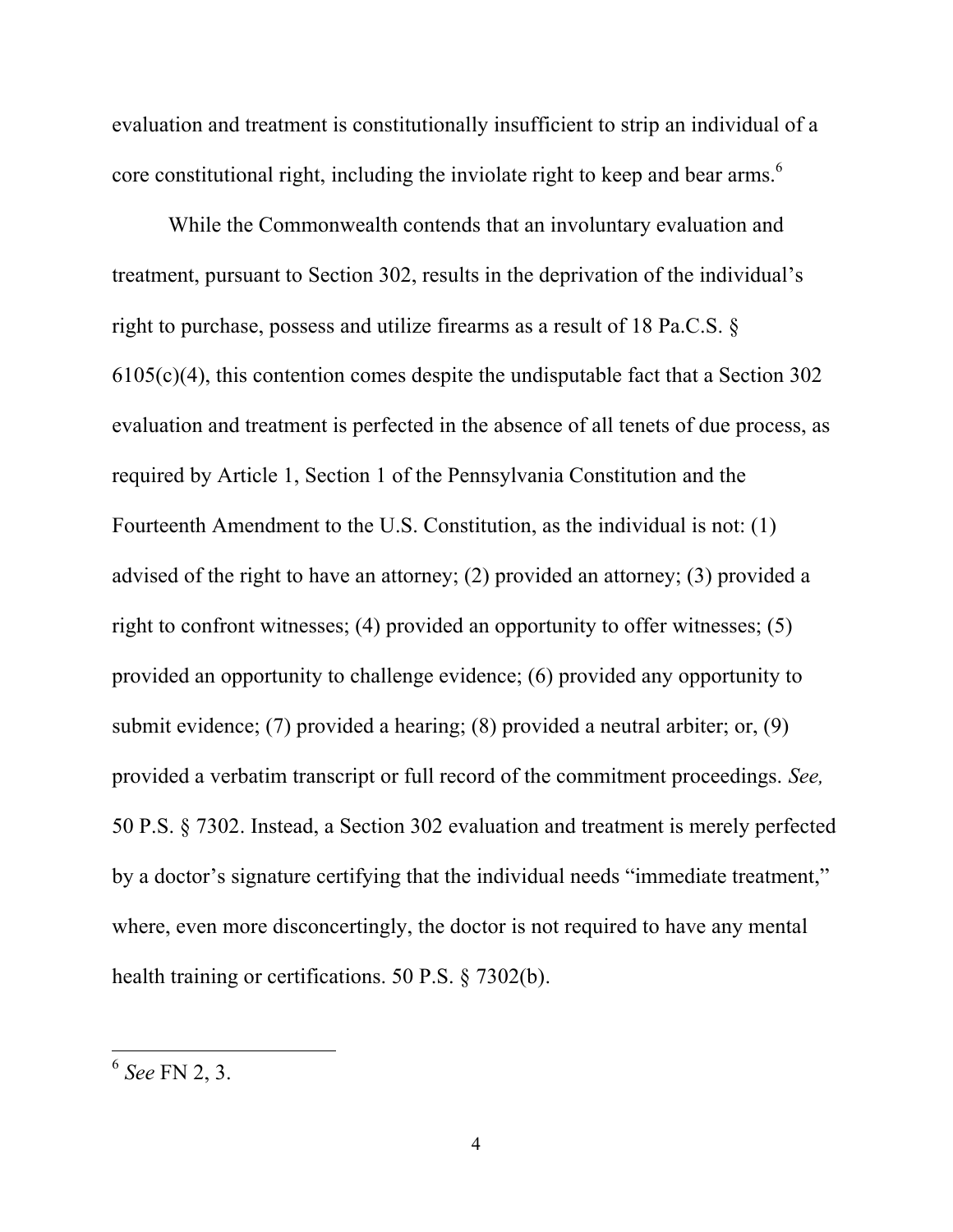If this was not egregious enough, the Commonwealth is acutely aware, as discussed *infra*, that the Pennsylvania Supreme Court in *In re Nancy White Vencil*, 638 Pa. at 17, held that "[b]y legislative design, there is no judicial involvement in the decision to effectuate a 302 commitment and no right to appeal the physician's decision" and the Bureau of Alcohol, Tobacco, Firearms and Explosives previously issued a determination that a Section 302 commitment was legally insufficient to trigger a disability pursuant to Section  $922(g)(4)$  because of the "the *lack of due process provisions* afforded by 50 Pa. Cons. [sic] Stat. § 7302, the limited duration of a detention pursuant to it, the fact that its apparent primary purpose is to provide mental health officials to observe a detainee and make an assessment, and the existence of more formal commitment procedures under Pennsylvania law." *Franklin v. Sessions*, 291 F.Supp.3d 705, 717 n. 13 (W.D. Pa. 2017)(discussing the ATF's September 4, 1998 determination, which was submitted as Exhibit B to the Complaint).

As the United States Supreme Court held in *District of Columbia v. Heller*, 554 U.S. 570, 595 (2008), an individual has a constitutional right, pursuant to the Second Amendment, to keep and bear arms, which the Court found was incorporated against the states in *McDonald v. City of Chicago*, 561 U.S. 742, 130 S. Ct. 3020, 177 L. Ed. 2d 894 (2010), and as such, an individual cannot be stripped of that constitutional right in the absence of strict adherence to due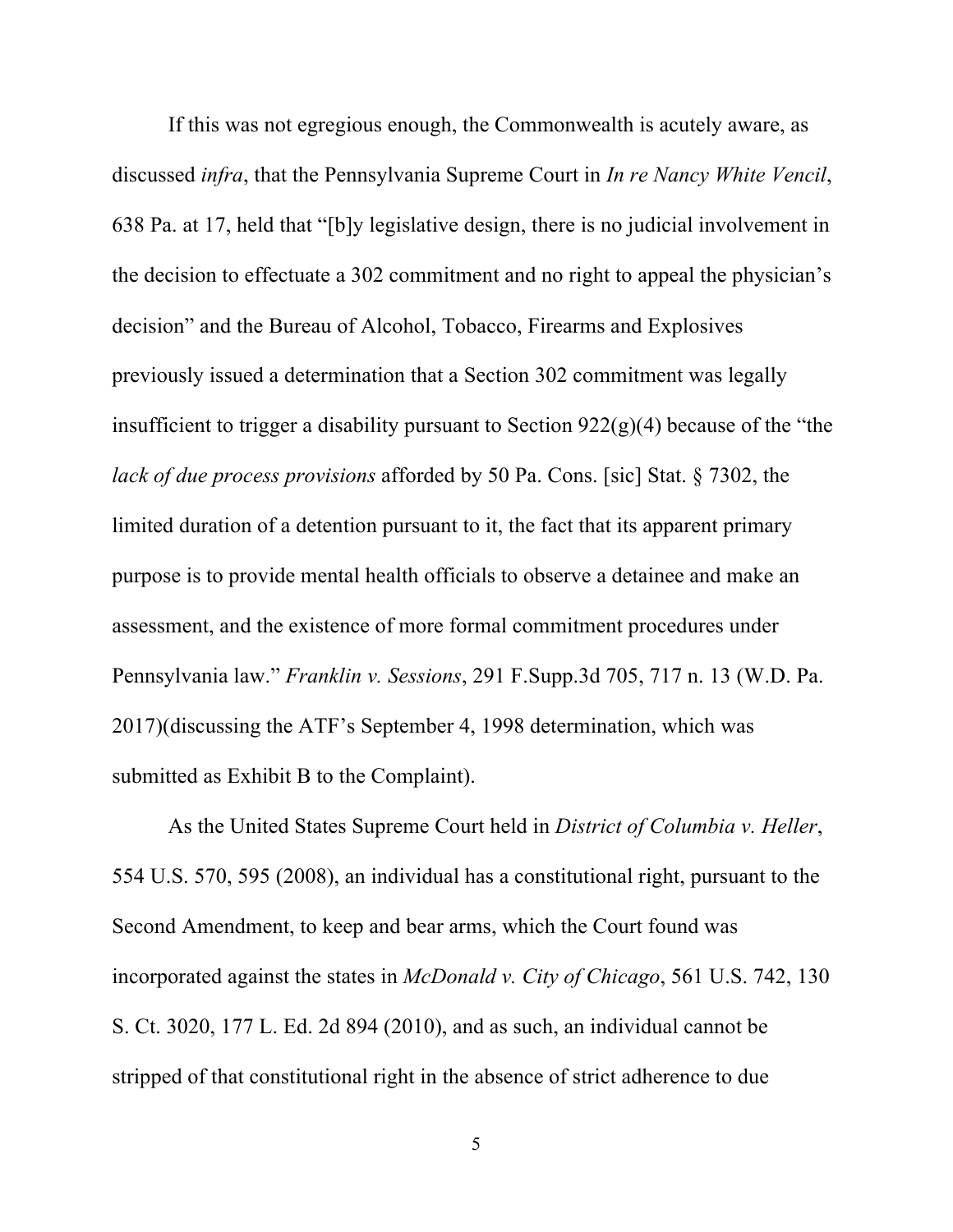process. *See e.g.*, *Willner v. Comm. on Character & Fitness*, 373 U.S. 96, 102-03 (1963); *United States v. Fla. E. Coast Ry. Co.*, 410 U.S. 224, 244-45 (1973); Friendly, *Some Kind of Hearing*, 123 U. Pa. L. Rev. 1267 (1975); Nowak & Rotunda, *Constitutional Law* §§ 13.7 & 13.8, at 547-557 (5th ed. 1995).

Section 1 of the Fourteenth Amendment to the U.S. Constitution provides, *inter alia*, that "nor shall any state deprive any person of life, liberty, or property, without due process of law." U.S. Const. amend. XIV. The cornerstone of due process is the prevention of abusive governmental power. *Weimer v. Amen*, 870 F.2d 1400, 1405 (8th Cir. 1989) (citing to *Daniels v. Williams*, 474 U.S. 327, 330- 31 (1986)). Thus, the issue becomes whether a Section 302 evaluation and treatment violates due process protections of the Fourteenth Amendment, which if it does as *Amici* contend, in turn results in the prohibition contained in 18 Pa.C.S. § 6105(c)(4) being rendered unconstitutional, as it applies to Section 302 evaluations and treatments.

#### **a. A Section 302 Commitment Violates Due Process**

Due process of the law has a dual aspect – substantive and procedural. *Howard v. Grinage, 82 F.3d. 1343, 1349 (6<sup>th</sup> Cir. 1996).* 

> A procedural due process limitation, unlike its substantive counterpart, does not require that the government refrain from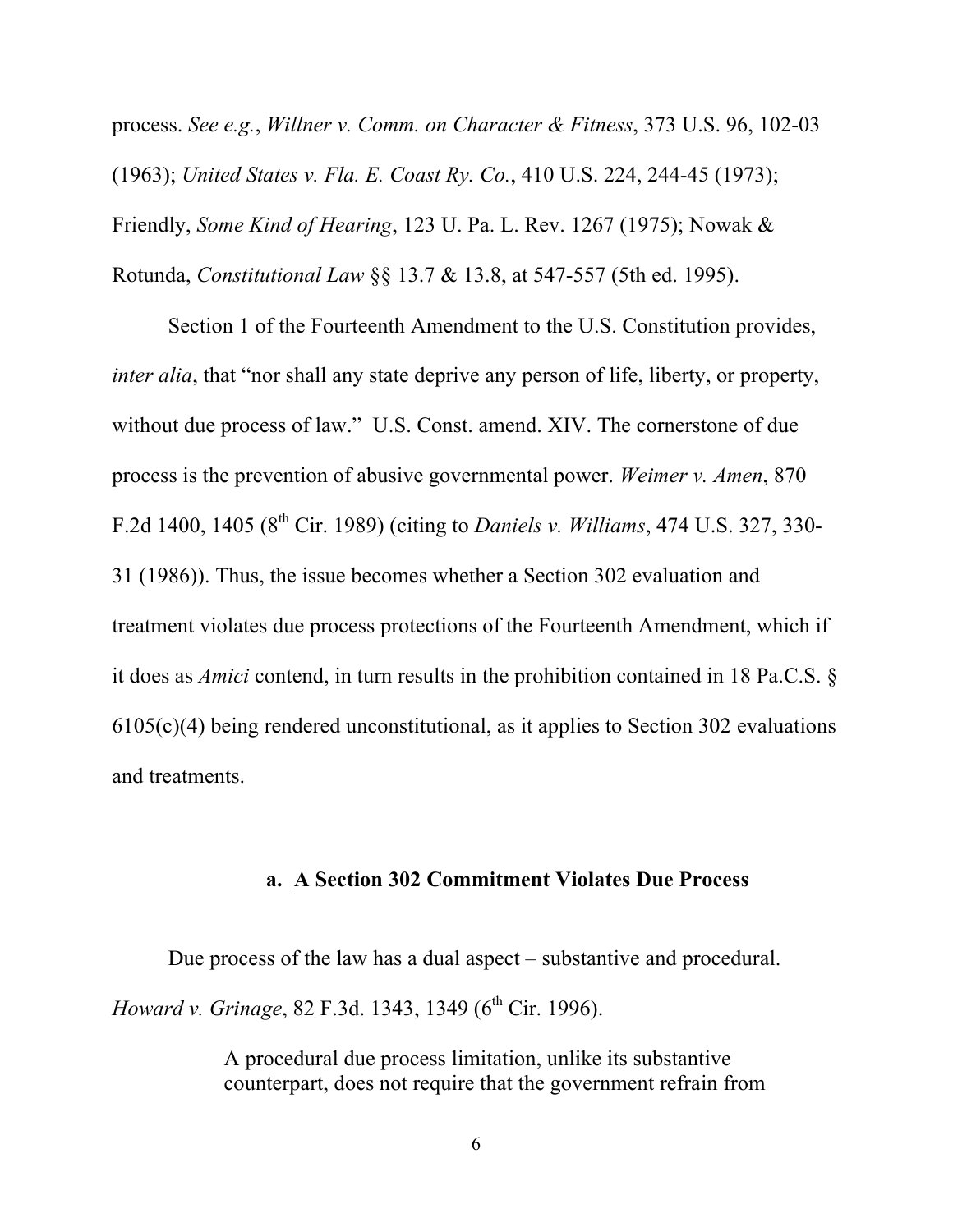making a substantive choice to infringe upon a person's life, liberty, or property interest. It simply requires that the government provide "due process" before making such a decision. The goal is to minimize the risk of substantive error, *to assure fairness in the decision-making process*, and to assure that the individual affected has a participatory role in the process. The touchstone of procedural due process is the fundamental requirement that an individual be given *the opportunity to be heard "in a meaningful manner*."

*Id.* (citing to *Loudermill v. Cleveland Bd. Of Educ.*, 721 F.2d 550, 563 (6<sup>th</sup> Cir.

1983) (emphasis added).

As declared by U.S. Supreme Court in *Marshall v. Jerrico, Inc.*, 446 U.S.

238, 242 (1980):

The Due Process Clause entitles a person to an impartial and disinterested tribunal in both civil and criminal cases. This requirement of neutrality in adjudicative proceedings safeguards the two central concerns of procedural due process, the prevention of unjustified or mistaken deprivations and the promotion of participation and dialogue by affected individuals in the decision making process. *See Carey v. Piphus*, 435 U.S. 247, 259-262, 266- 267 (1978). The neutrality requirement helps to guarantee that life, liberty, or property will not be taken on the basis of an erroneous or distorted conception of the facts or the law. *See Mathews v. Eldridge*, 424 U.S. 319, 344 (1976). At the same time, it preserves both the appearance and reality of fairness, 'generating the feeling, so important to a popular government, that justice has been done,' *Joint Anti-Fascist Committee v. McGrath*, 341 U.S. 123, 172 (1951) (Frankfurter, J., concurring), by ensuring that *no person will be deprived of his interests in the absence of a proceeding in which he may present his case with assurance that the arbiter is not predisposed to find against him*. (emphasis added).

As further declared by the U.S. Supreme Court, the right to due process is

"absolute." *Carey v. Piphus*, 435 U.S. 247, 266 (1978), *Higgins v. Beyer*, 293 F.3d

683, 694 (3d Cir. 2002). The right to due process is triggered when the government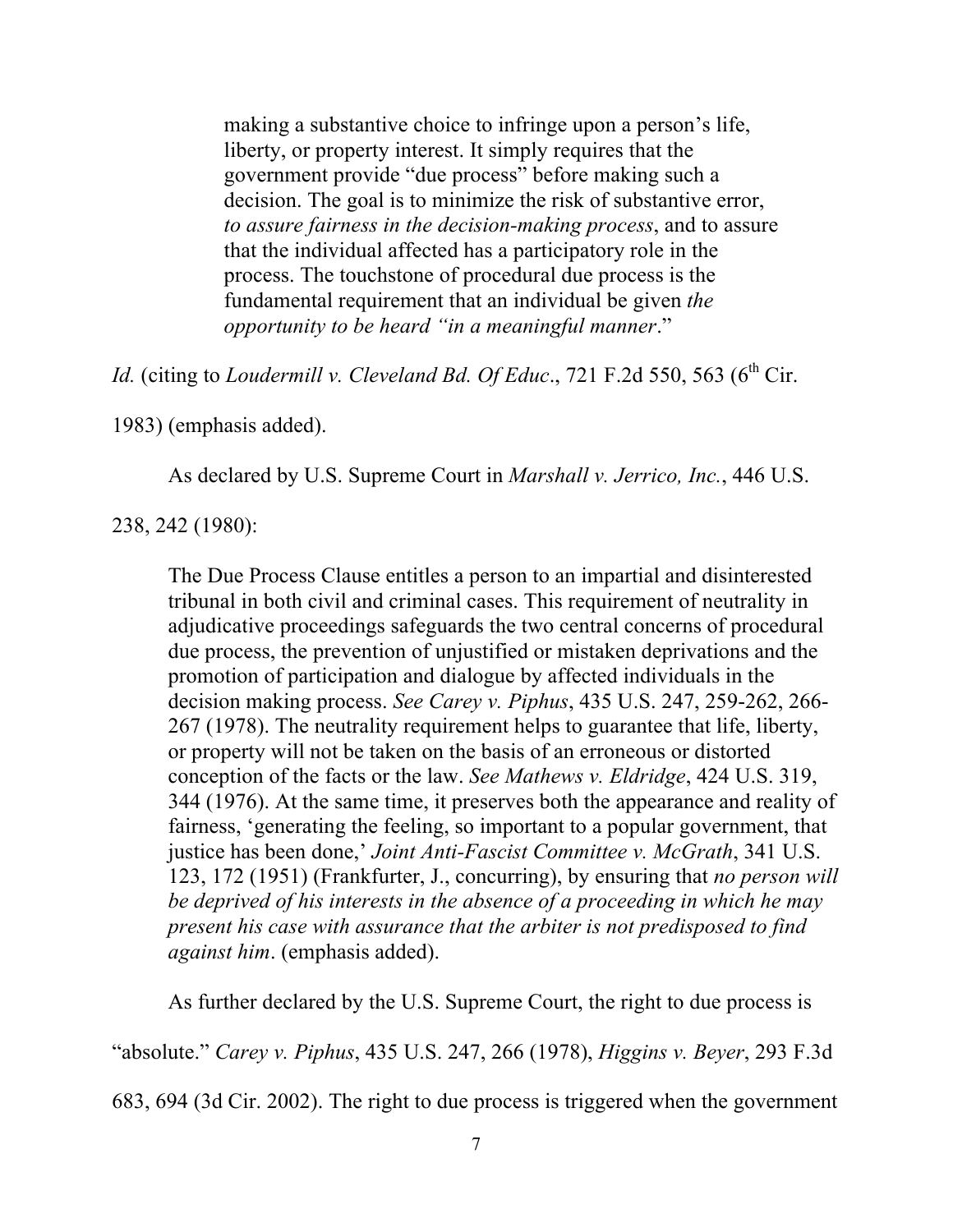seeks to deprive citizens of legally cognizable liberty or property interests. *See*, *Piecknick v. Commonwealth of Pennsylvania*, 36 F.3d 1250, 1256 (3d Cir. 1994); *Cipriani v. Lycoming County Housing Authority*, 177 F.Supp.2d 303, 319 (M.D. Pa. 2001). Stated in a slightly different manner, a *prima facie* violation of due process occurs where a plaintiff demonstrates that (1) he was deprived of a protected liberty or property interest and (2) the procedures afforded him failed to comport with the requirements of due process. *Hill v. Borough of Kutztown*, 455 F.3d 225, 233-34 (3d Cir. 2006) (*citing, Alvin v. Suzuki*, 227 F.3d 107, 116 (3d Cir. 2000)).

#### *1. The Second Amendment is a protected liberty and property interest*

The liberty or property interests to which due process attaches are those identified in the text of the federal and state constitutions or which are otherwise considered fundamental rights. *Vitek v. Jones*, 445 U.S. 480, 495-96 (1980); *Rochin v. California*, 342 U.S. 165, 169 (1952); *Snyder* v. *Massachusetts*, 291 U.S. 97, 105 (1934); *Palko* v. *Connecticut*, 302 U.S. 319, 325 (1937). In *Specht v. Patterson*, 386 U.S. 605, 608 (1967), the U.S. Supreme Court held that "commitment proceedings whether denominated civil or criminal are subject … to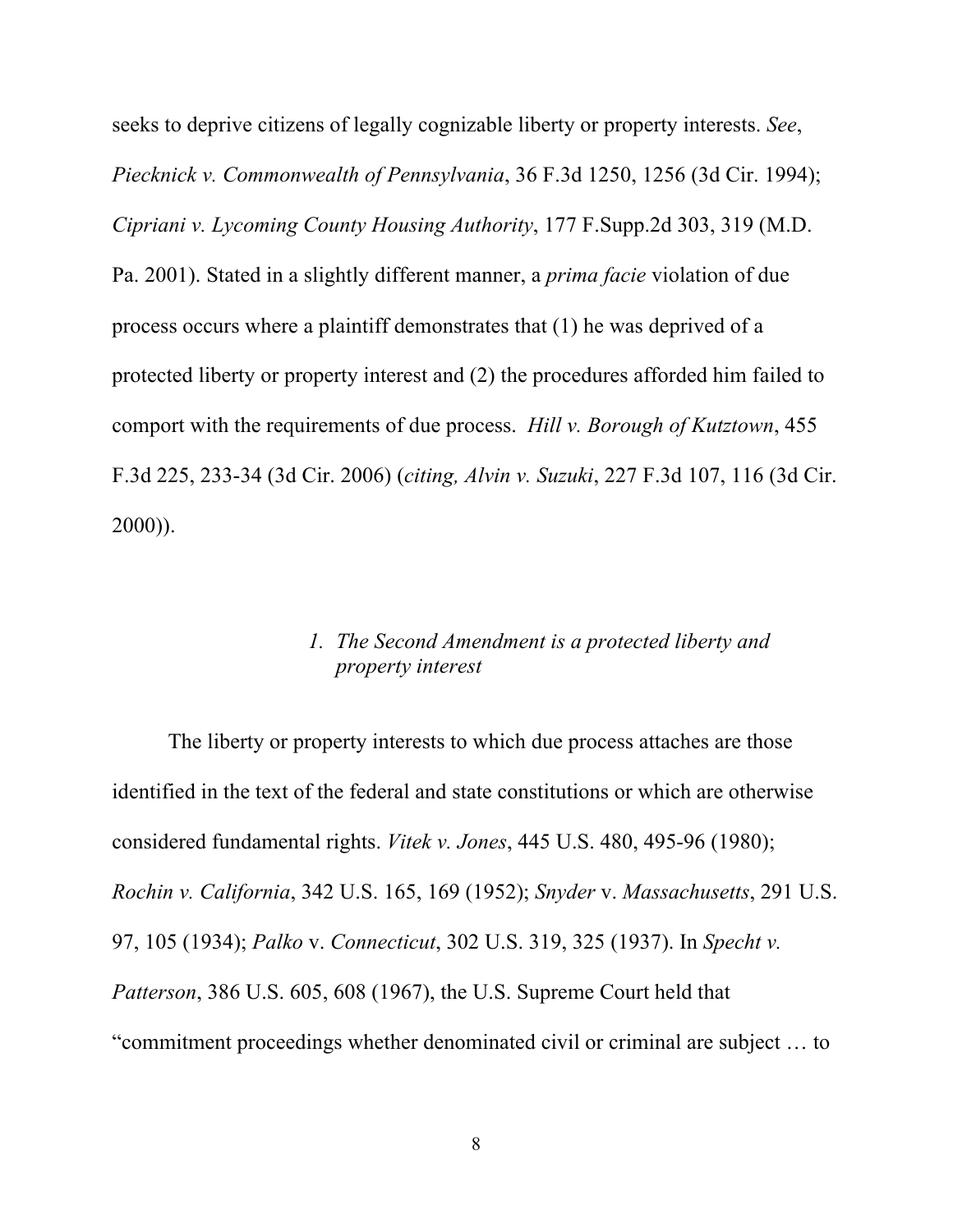the Due Process Clause." 7 As discussed *supra*, this matter involves the Commonwealth's contention that the John Does were stripped of their constitutional right to Keep and Bear Arms, as protected by Article 1, Section 21 of the Pennsylvania Constitution and the Second Amendment to the U.S. Constitution, as a result of a mere Section 302 evaluation and treatment, which fails to provide any form of hearing. Even more egregious, as discussed *infra*, the Pennsylvania Supreme Court in *In re Nancy White Vencil* recently held that there exists *no legal process* by which an individual can challenge a 302 commitment after release. Clearly, the Commonwealth's contention implicates the deprivation of a constitutional right, for which there exists a liberty and property interest and therefore triggers the strictures of due process.

 <sup>7</sup> *See also*, *Minnesota ex rel. Pearson v. Probate Court*, 309 U.S. 270, 276-277 (1940) declaring:

We fully recognize the danger of a deprivation of due process in proceedings dealing with persons charged with insanity or, as here, with a psychopathic personality as defined in the statute, and the special importance of maintaining the basic interests of liberty in a class of cases where the law though "fair on its face and impartial in appearance" may be open to serious abuses in administration and courts may be imposed upon if the substantial rights of the persons charged are not adequately safeguarded at every stage of the proceedings.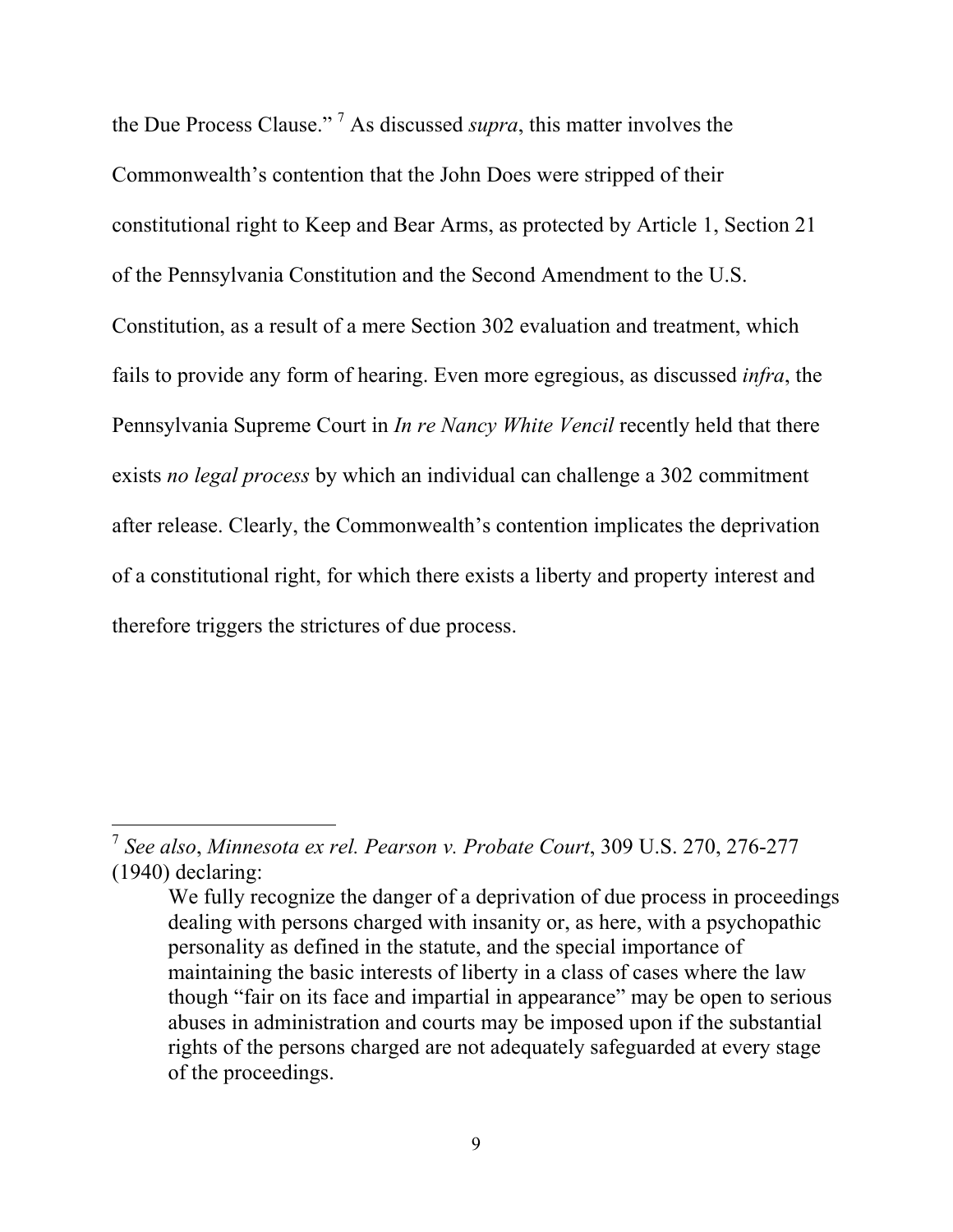#### *2. The procedures and lack of a standard provided by Section 302 of the MHPA fail to comport with the requirements of due process*

Once a protected liberty or property interest is identified, at an absolute minimum, due process requires "fair [and formal] notice" and "the opportunity to be heard" before a fair and impartial tribunal. *Mathews v. Eldridge*, 424 U.S. 319, 333 (1976); *see also*, *Armstrong v. Manzo*, 380 U.S. 545, 552 (1965) (due process requires a meaningful opportunity to be heard, at a "meaningful time and in a meaningful manner."), *Marshall v. Jerrico, Inc.*, 446 U.S. at 242. Under normal circumstances, an informal *pre*-deprivation hearing followed by a more comprehensive *post*-deprivation hearing must be provided. *Cipriani*, 177 F. Supp.2d at 319; *citing Cleveland Board of Education v. Loudermill*, 470 U.S. 532, 545-546 (1985). In certain emergency situations, especially where the loss of rights will be addressed in an expeditious *post*-deprivation hearing, the *pre*-deprivation hearing may be omitted. *Boddie v. Connecticut*, 401 U.S. 371, 379 (1971); *Benn v. Universal Health System, Inc.*, 371 F.3d 165, 174 (3d Cir. 2004). However, even where an exigent situation exists permitting a deprivation in the absence of an initial hearing, where a statute provides for a *post*-deprivation hearing but fails to provide the *timeframe* for that hearing, it violates due process. *Barry v. Barchi***,** 443 U.S. 55, 66 (1979). Perhaps most importantly, the U.S. Supreme Court "has not . . .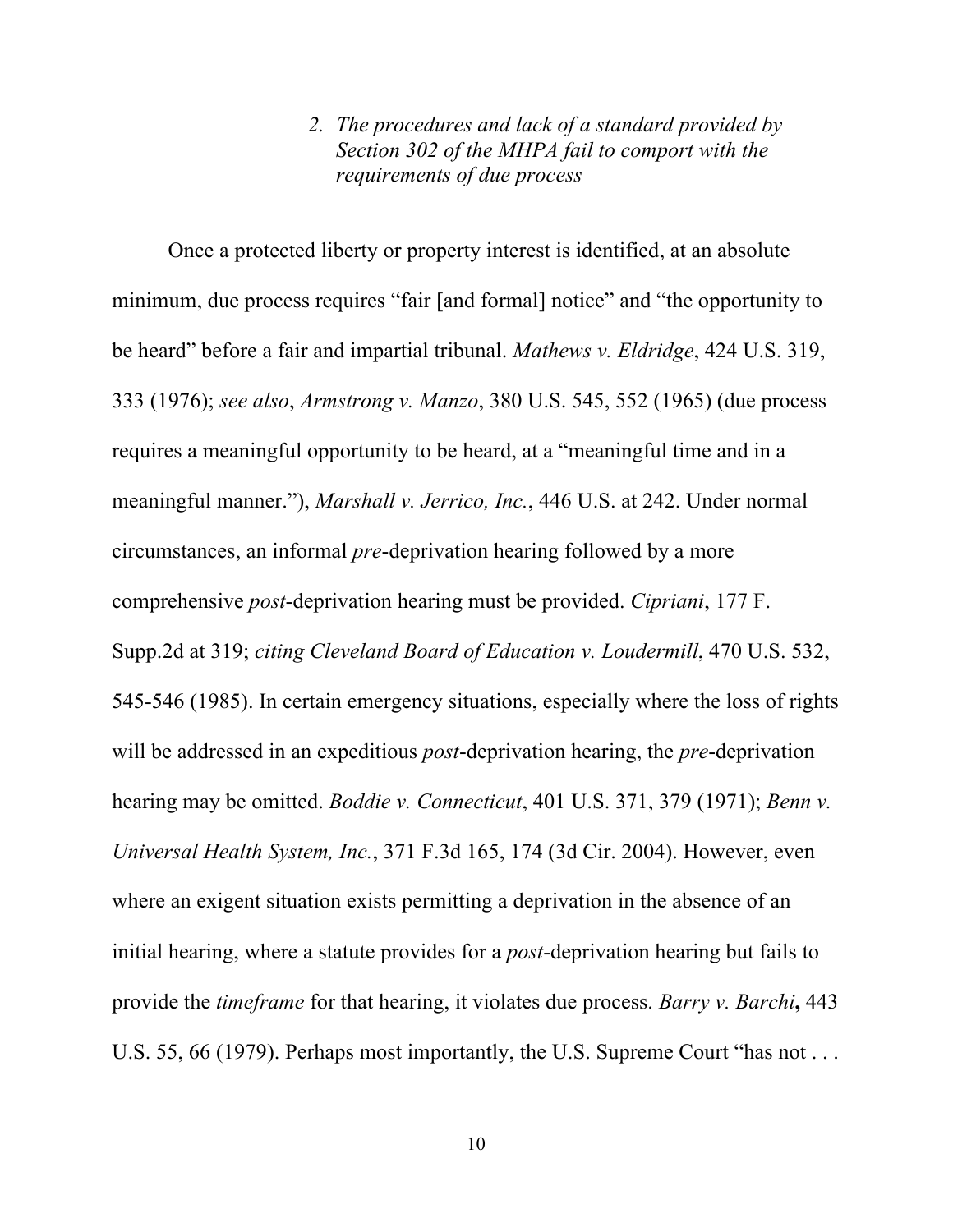embraced the general proposition that a wrong may be done if it can be undone." *Stanley v. Illinois*, 405 U.S. 645, 647 (1972).

### **A. The absence of procedural due process in Section 302**

"It is well-settled that involuntary civil commitment of mentally ill persons constitutes deprivation of liberty and may be accomplished only in accordance with due process protections." *In Re Hutchinson*, 500 Pa. 152, 156 (1982) citing *Appeal of Niccoli*, 472 Pa. 389, 395 n. 4, 372 A.2d 749, 752 n. 4 (1977); *Commonwealth v. McQuaid*, 464 Pa. 499, 517, 347 A.2d 465, 475 (1975); *Commonwealth ex rel. Finken v. Roop*, 234 Pa.Super. 155, 163, 339 A.2d 764, 768 (1975), appeal dismissed, 424 U.S. 960, 96 S.Ct. 1452, 47 L.Ed.2d 728 (1976). *See also Commonwealth v. Hubert*, 430 A.2d 1160, 1162 (Pa. 1981). Besides the physical restraints imposed, "[c]ollateral consequences, too, may result from the stigma from of having been adjudged mentally ill." *Hubert*, 430 A.2d at 1162*.*

Here, it cannot be disputed that in direct contravention to both the U.S. and Pennsylvania Constitutions and Supreme Court precedent, Section 302 lacks all procedural safeguards required by due process, which was recently acknowledged by the Pennsylvania Supreme Court in *In re Nancy White Vencil*, discussed *infra*. In point of fact, an individual is not  $(1)$  advised of the right to have an attorney;  $(2)$ 

11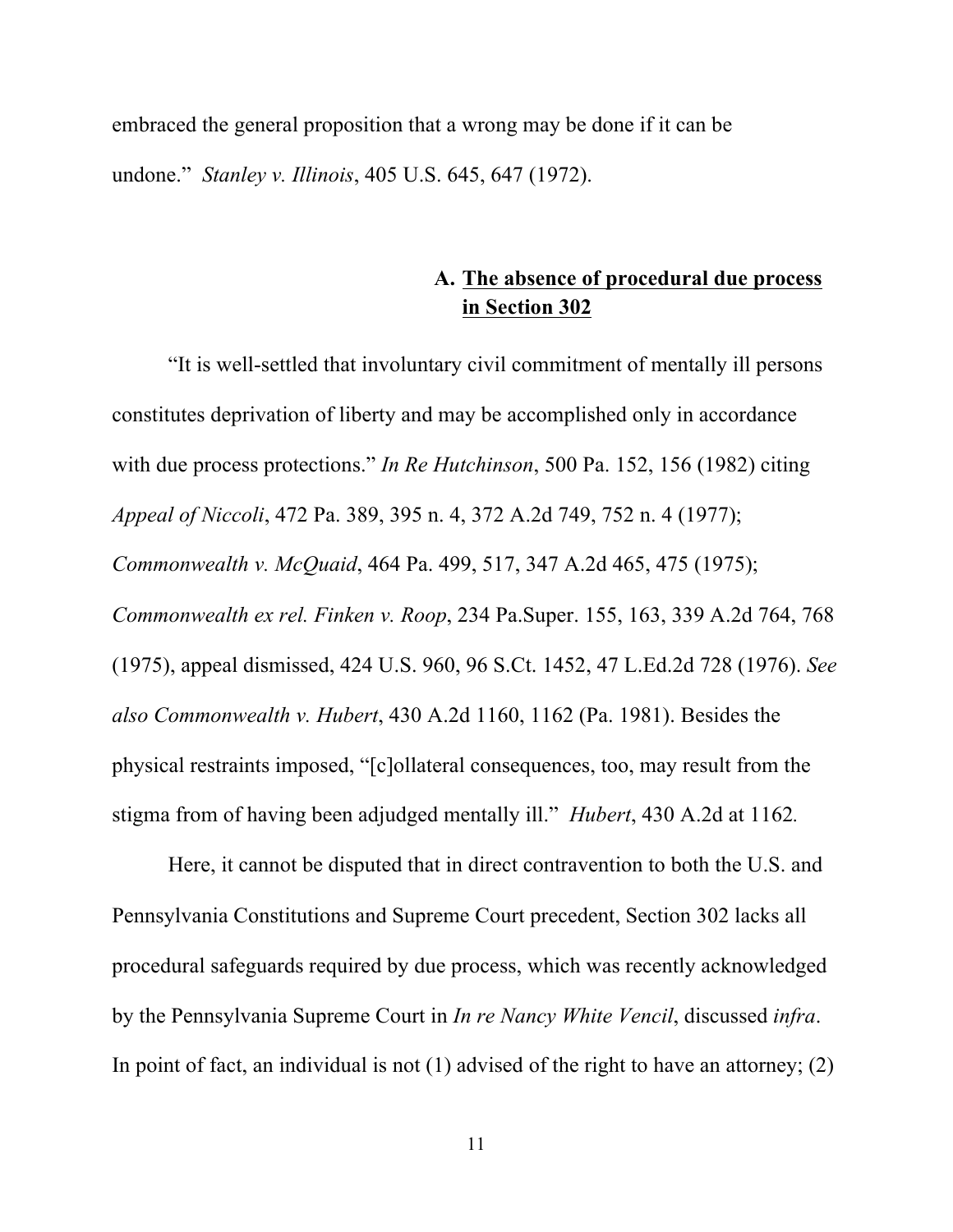provided an attorney; (3) provided a right to confront witnesses; (4) provided an opportunity to offer witnesses; (5) provided an opportunity to challenge evidence; (6) provided any opportunity to submit evidence; (7) provided a hearing;  $8(8)$ provided a neutral arbiter; or, (9) provided a verbatim transcript or full record of the commitment proceedings. *See*, 50 P.S. § 7302. <sup>9</sup>

Some of these same issues caused the U.S. District Court for the Middle District of Pennsylvania in 1971 to issue an injunction regarding the enforcement of a prior version of Pennsylvania's mental health act. *See*, *Dixon v. Attorney Gen. of Pa.*, 325 F. Supp. 966, 973-74 (M.D. Pa. 1971). There, the court required that any individual being involuntarily committed be (1) "informed of his right to counsel and an attorney shall be appointed to represent him unless he can afford to

 <sup>8</sup> The MHPA's failure to provide for *any* hearing, whether *pre-* or *post*-deprivation, relative to a 302 commitment is, alone, dispositive of John Does' claim, as Section 302 cannot meet the minimum requirement of a hearing, as required by the United States Supreme Court's legion of precedent. *See e.g.*, *Matthews*, 424 U.S. at 333; *Marshall v. Jerrico, Inc.*, 446 U.S. at 242; *Cleveland Board of Education v. Loudermill*, 470 U.S. at 545-546; *Boddie v. Connecticut*, 401 U.S. at 379; *Barry v.* 

*Barchi*, 443 U.S. at 66. *9* For an extensive review of the due process requirements, including that a clear and convincing standard be utilized, for a civil commitment, *see Lynch v. Baxley*, 386 F.Supp. 378, 388-396 (M.D. Ala. 1974).

*See also*, *Heryford v. Parker*, 396 F.2d 393, 396 (10th Cir. 1968) declaring that a state "has the inescapable duty to vouchsafe due process [during civil commitments], and this necessarily includes the duty to see that a subject of an involuntary commitment proceedings is afforded the opportunity to the guiding hand of legal counsel at every step of the proceedings, unless effectively waived by one authorized to act in his behalf."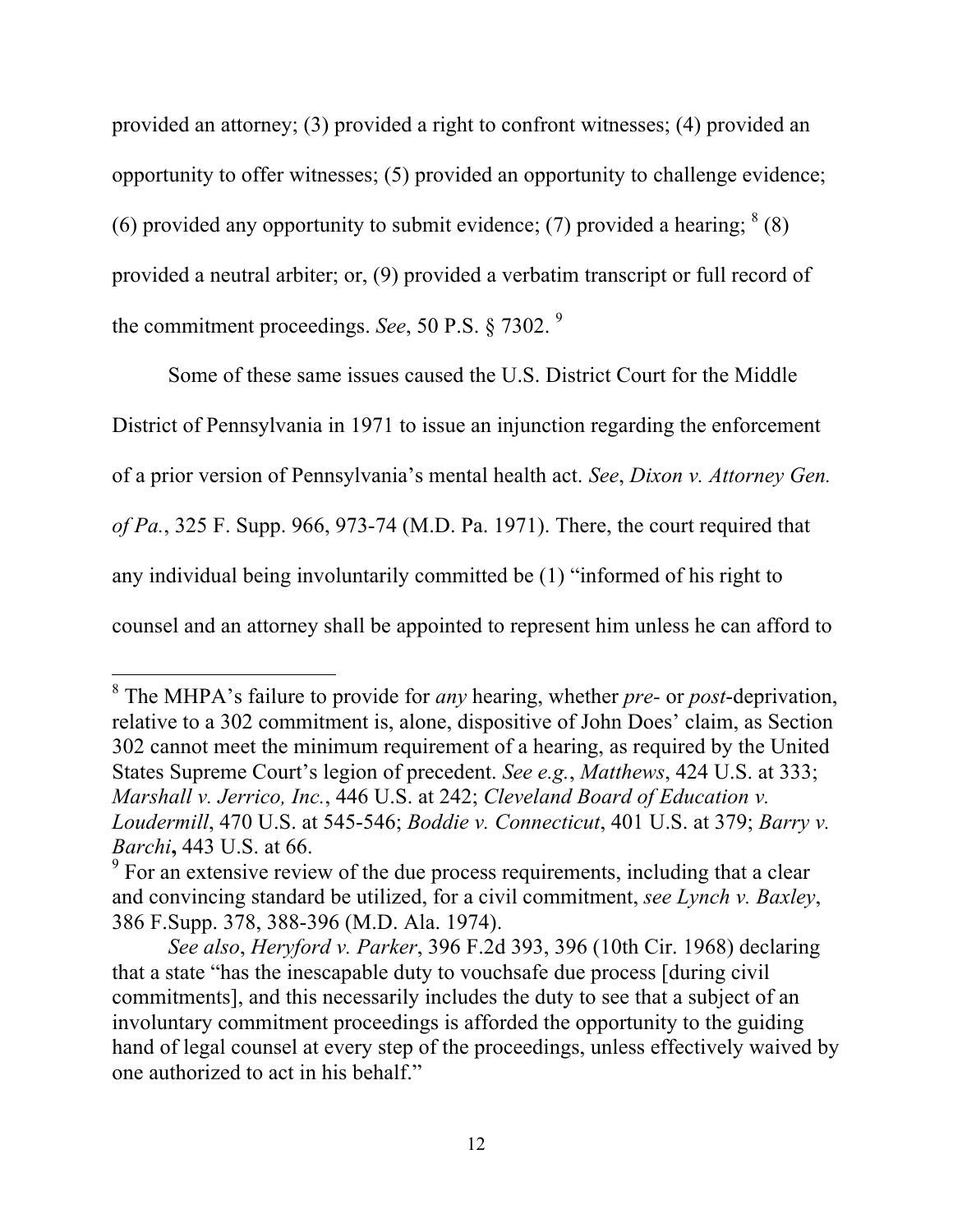retain an attorney"; (2) "entitled to independent expert examination and assistance in preparation for the hearing, through court appointment where the subject cannot afford to retain these services"; (3) "entitled to a full hearing at which he shall have the right to present evidence in his own behalf, to subpoena witnesses and documents, and to confront and cross-examine all witnesses against him"; (4) that "[t]he standard for commitment and the burden of proof shall be as follows: the evidence found to be reliable by the factfinder must establish clearly, unequivocally and convincingly that the subject of the hearing requires commitment because of manifest indications that the subject poses a present threat of serious physical harm to other persons or to himself"; and (5) "[t]here shall be a verbatim transcript and full record made of the commitment proceedings, and any member of the class committed pursuant to these proceedings shall have the right to state appellate court review, including provision for assistance of counsel and record and transcript without cost if he is unable to pay the cost thereof. Any person committed will be advised of his rights with respect to appeal by the court at the time of commitment." *Id*. at 974. <sup>10</sup>

 <sup>10</sup> *See also Lynch v. Baxley*, 386 F.Supp. at 388 (declaring, in relation to emergency detentions, "[a]t the very least, however, due process does require that the hearing be preceded by adequate notice informing the person (or his counsel) of the factual grounds upon which the proposed commitment is predicated and the reasons for the necessity of confinement; that the person be represented by counsel, (footnote continued)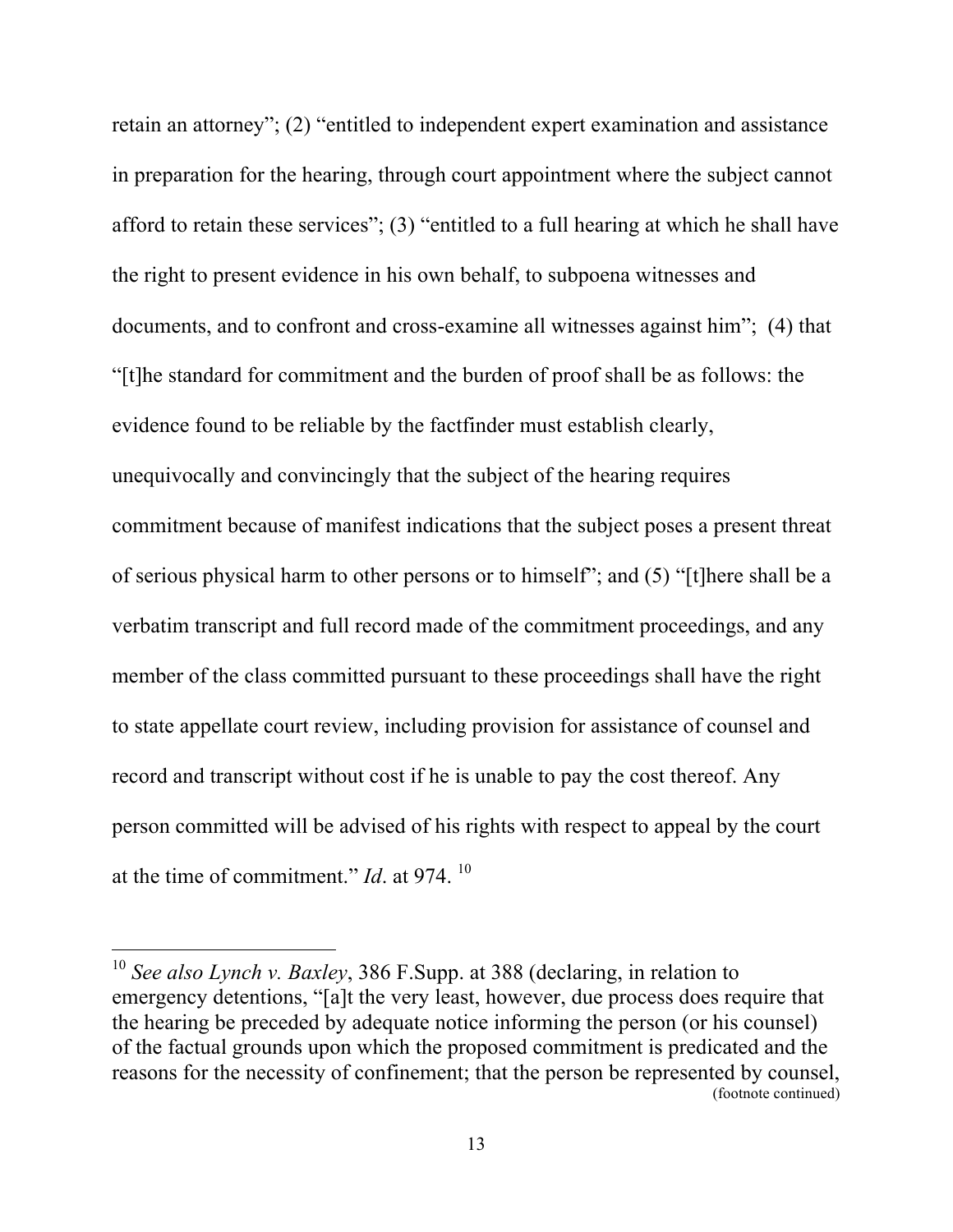Even if, *arguendo*, it was determined that a 302 evaluation and treatment would constitute an emergency situation, which would allow for the omission of a *pre*-deprivation hearing consistent with the holdings in *Boddie* and *Benn*, Section 302 would still be unconstitutional and therefore legally insufficient to strip one of a constitutional right under both of those decisions, as it does not provide for any *post*-deprivation hearing, and therefore, consistent with *Barchi*, would also be unconstitutional because the statute fails to provide any timeframe for a *post*deprivation hearing.

Accordingly, it is explicitly clear, that a Section 302 evaluation and treatment is legally insufficient due to the lack of due process afforded the individual.

## **B. The lack of a standard of proof necessary for a 302 commitment violates due process**

In relation to the standard of proof necessary for an involuntary

 $\overline{a}$ 

(footnote continued)

appointed if necessary; and that the person [] be present at the hearing unless his presence is waived by counsel and approved by the court after an adversary hearing at the conclusion of which the court judicially finds and determines that the detainee is so mentally or physically ill as to be incapable of attending the probable cause hearing.")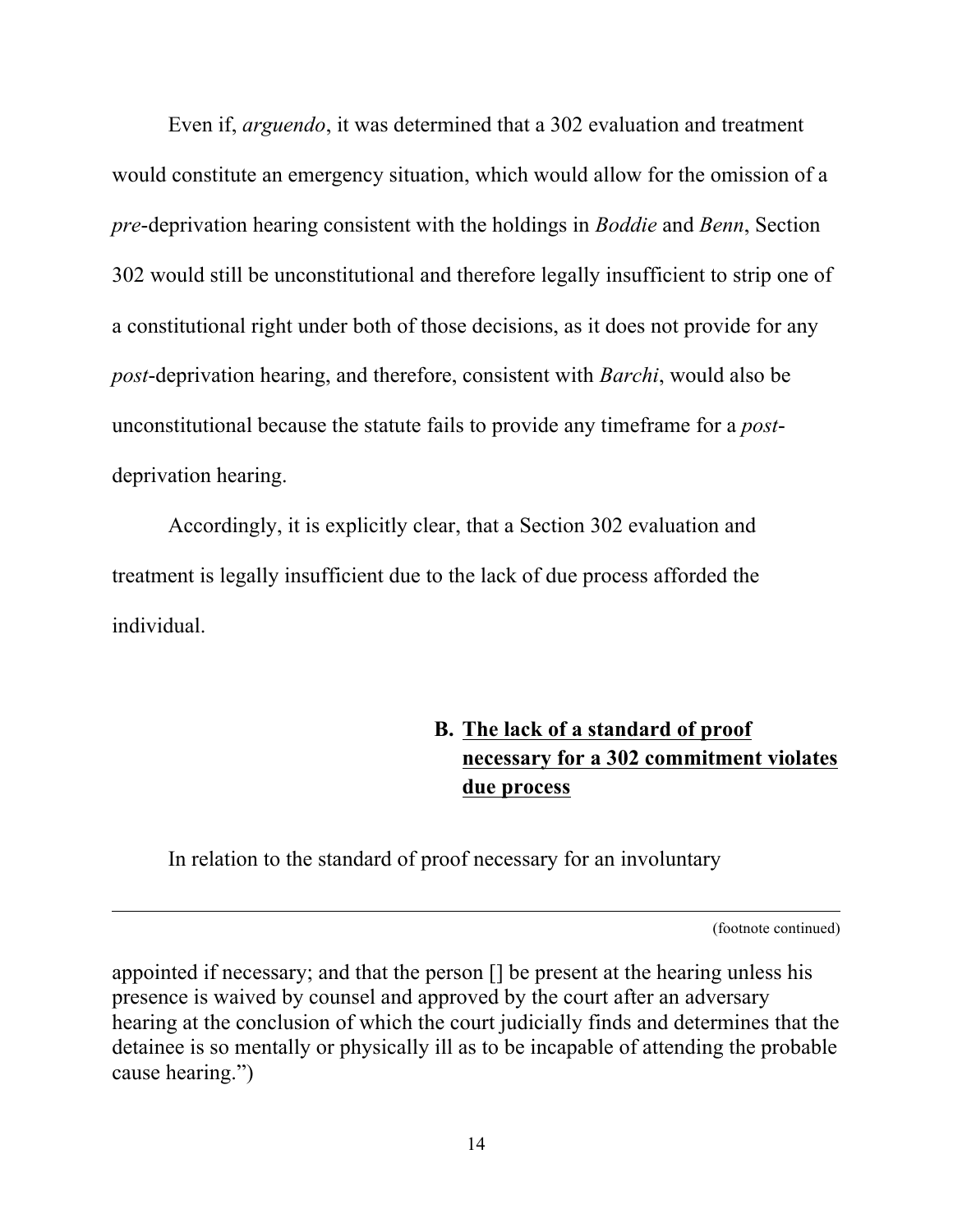commitment, in order to "meet due process demands, the process has to inform the factfinder that the proof must be greater than the preponderance-of-the-evidence standard applicable to other categories of civil cases." *Addington v. Texas*, 441 U.S. 418, 432-33 (1979). Accordingly, the Court concluded that due process requires *at least* a clear and convincing evidentiary standard of proof, since an individual's physical liberty is not the only liberty interest at stake in a civil commitment proceeding – involuntary commitments bring with them "adverse . . . consequences," which may have a "a very significant impact on the individual." *Id*. at  $425-26$ ,  $432-33$ . <sup>11</sup> In accordance therewith, an involuntary evaluation and treatment may have "a more lasting abridgement of personal freedom than imprisonment for commission of a crime." *Bartley v. Kremens*, 402 F.Supp. 1039, 1046 (E.D.Pa. 1975), *vacated* and *remanded*, *Kremens v. Bartley*, 431 U.S. 119 (1977) (reversing on procedural grounds).

Nowhere within Section 302 did the Pennsylvania General Assembly setforth the standard of proof for civil commitments. While the Pennsylvania Superior Court has held that a clear and convincing standard is to be utilized in the context

<sup>&</sup>lt;sup>11</sup> See also *Lynch v. Baxley*, 386 F. Supp. at 393. (In relation to civil commitment proceedings, "[c]onsequently, the trier of fact must be persuaded by *clear, unequivocal, and convincing evidence*…"); *In re Ballay*, 482 F.2d 648, 650 (D.C. Cir. 1973) ("[w]e align ourselves with those courts that have held that proof of mental illness and dangerousness in involuntary civil commitment proceedings *must be beyond a reasonable doubt*.").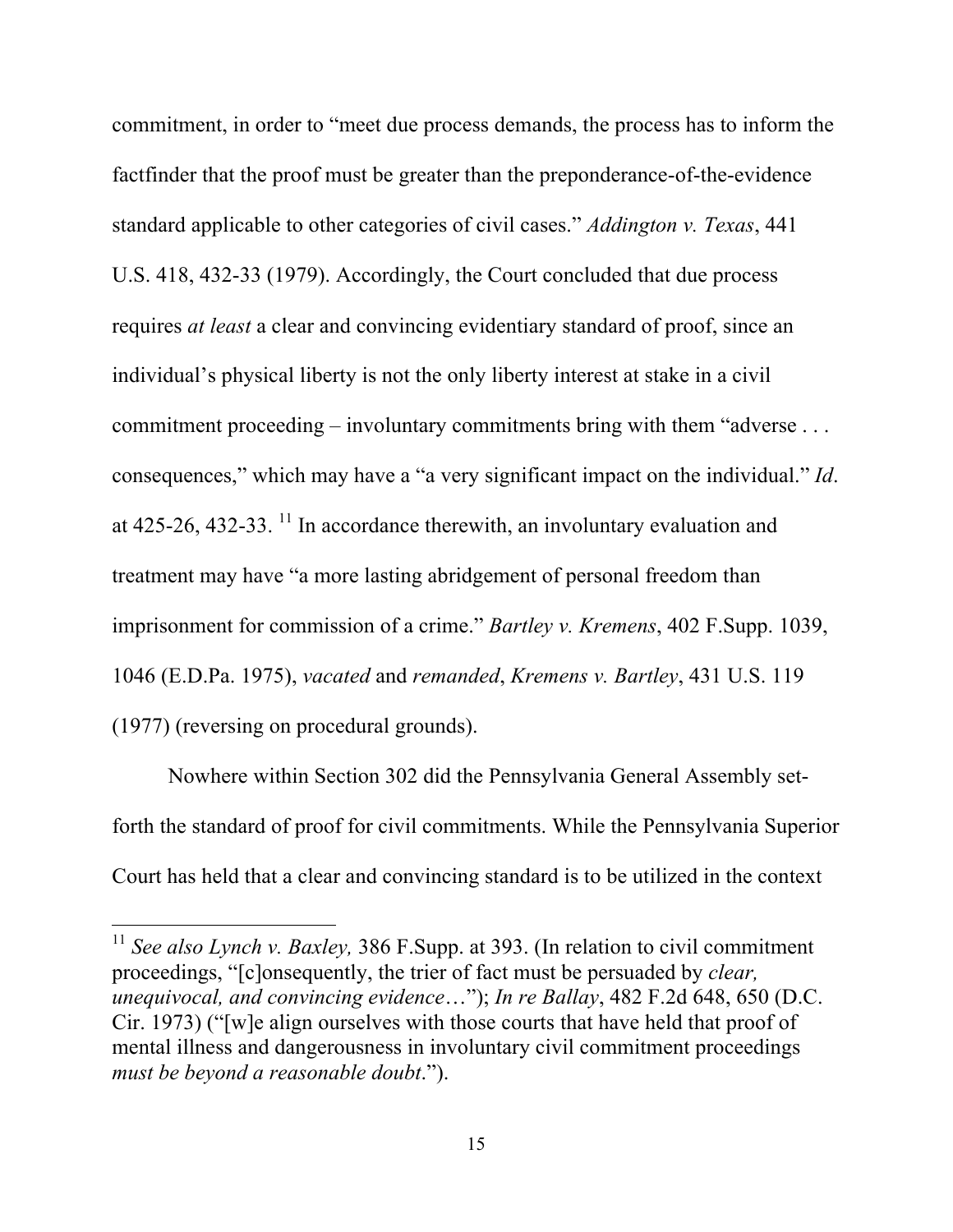of Section 303 commitments (*In re Hancock*, 719 A.2d 1053, 1055 (Pa. Super. Ct. 1998)), *Amici* is unaware of any court in Pennsylvania declaring that a clear and convincing standard of proof is required for a Section 302 evaluation and treatment and even if, *arguendo*, a Pennsylvania court were to so hold, it would not change the fact that the lack of such standard within the MHPA would fail to place the physicians performing 302 evaluations and treatments on notice of the requisite standard.

As there is no standard of proof specified in the MHPA and there exists no evidence that the John Does were putatively committed pursuant to a clear and convincing standard of proof, their treatment and evaluation under Section 302 is legally insufficient to strip them of their right to keep and bear arms.

## **b. The Pennsylvania Supreme Court recently held that Section 302 lacks all forms of due process, including any way to challenge a 302 commitment**

Recently, the Pennsylvania Supreme Court in *In re Nancy White Vencil*, reviewed the 302 commitment process in relation to a sufficiency challenge, for purposes of firearm ownership. After acknowledging that an individual is committed in the absence of due process by the mere signature of a physician and that "the MHPA does not provide for judicial review of a 302 commitment", the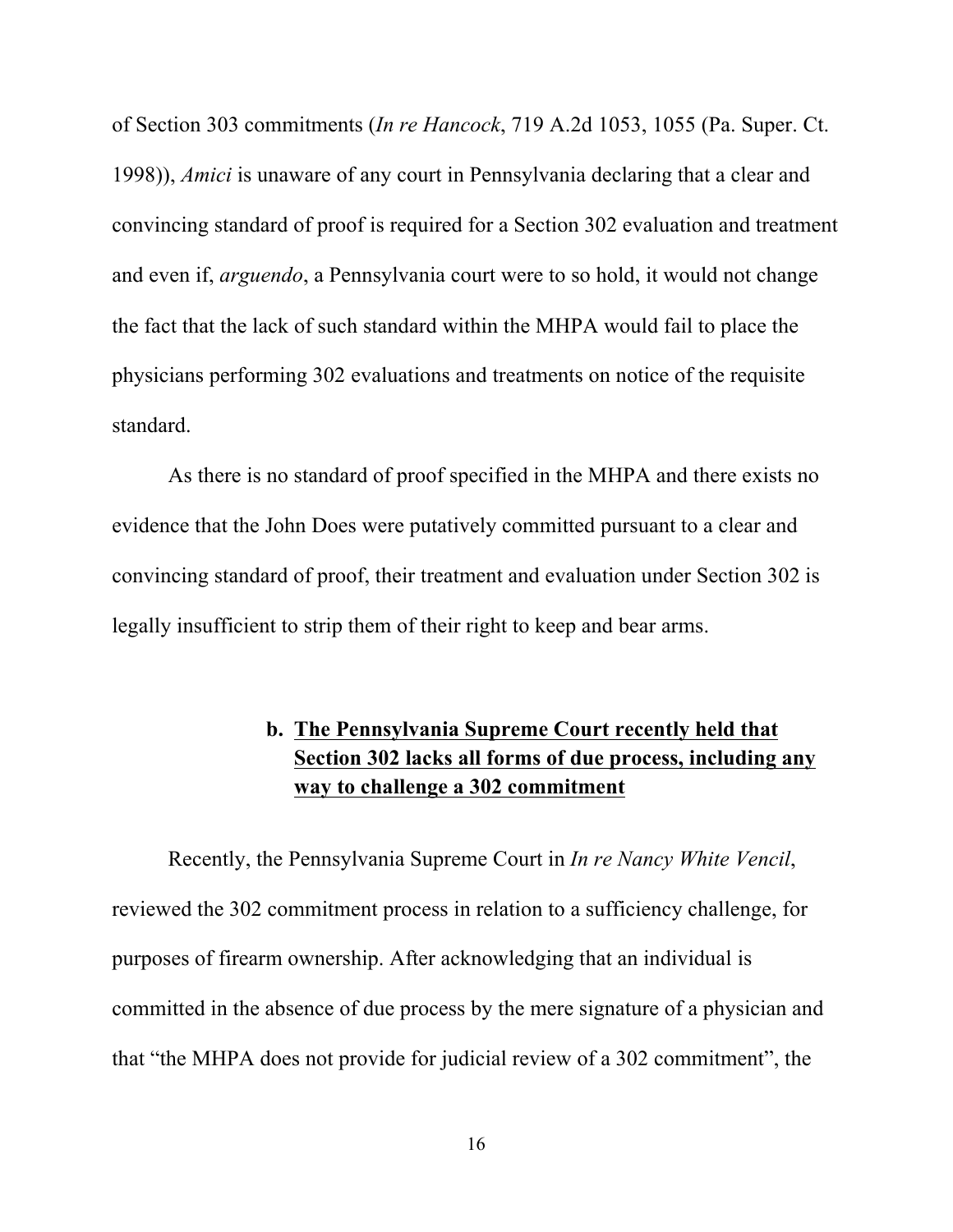Court explained that, unlike with a 303 commitment, "[b]y legislative design, there is no judicial involvement in the decision to effectuate a 302 commitment and no right to appeal the physician's decision, and section  $6111.1(g)(2)$  does not create a right to judicial intervention into a 302 commitment decision." 638 Pa. at 12, 17. Unfortunately for Ms. Vencil, as the Court acknowledged, she did "not challenge[] the due process protections provided by section 302 of the MHPA. Nor has she raised a due process argument in connection with her right to bear arms under the United States and/or Pennsylvania Constitutions." *Id*. at 19. It is important to note that since this decision by the Pennsylvania Supreme Court interprets Pennsylvania's statutory provisions under the MHPA, not even the U.S. Supreme Court can overturn it. *Herb v. Pitcairn*, 324 U.S. 117, 126 (1945).

## **c. ATF previously admitted that Section 302 was legally insufficient due to "the lack of due process"**

As mentioned *supra*, the Bureau of Alcohol, Tobacco, Firearms and Explosives previously held that a commitment, pursuant to Section 302, was insufficient for purposes of triggering a disability, pursuant to 18 U.S.C. §  $922(g)(4)$ . Specifically, after noting that unlike a person being detained pursuant to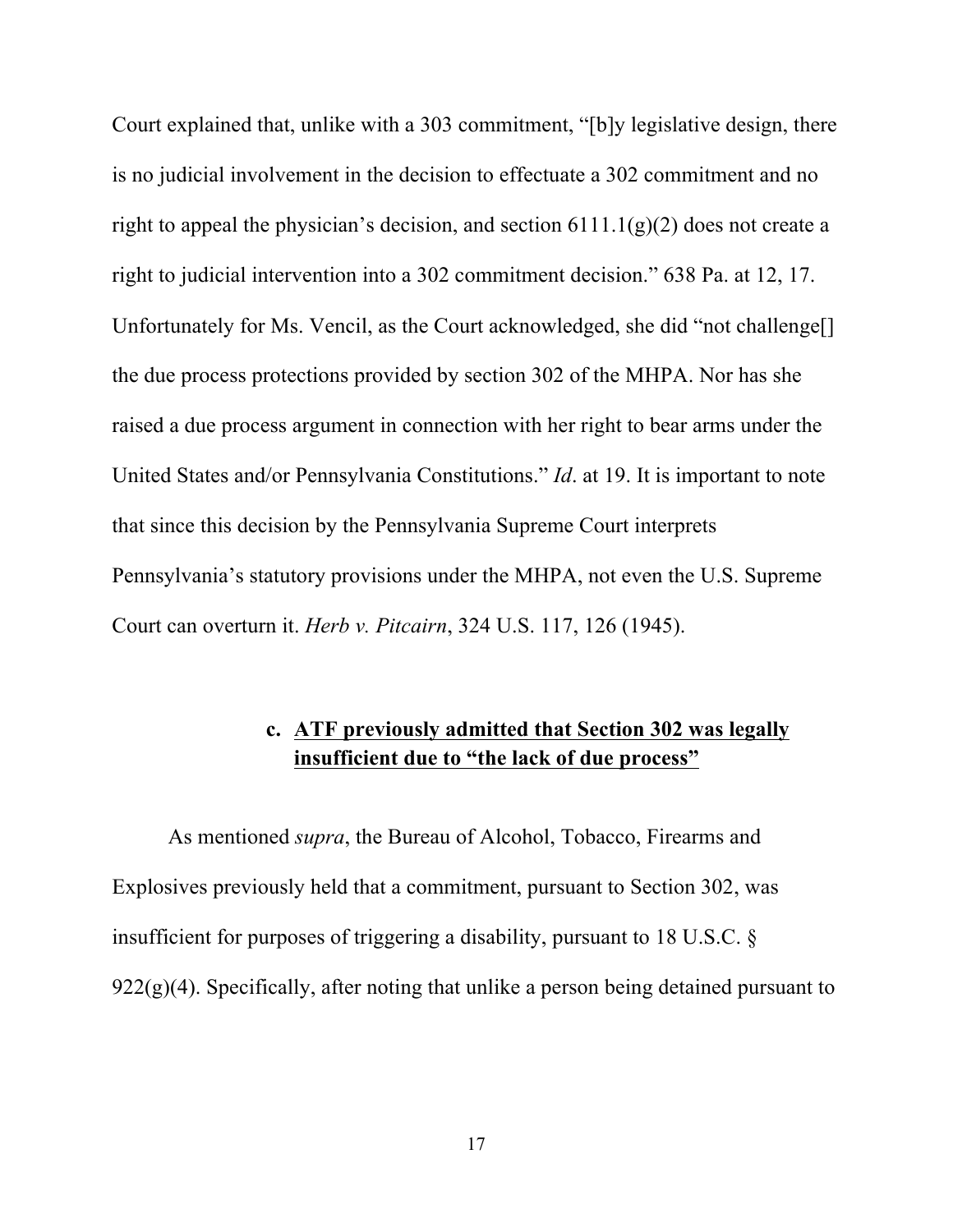Section 303 of the MHPA, <sup>12</sup> a person being involuntarily detained under Section 302 is *not* provided a variety of due process rights, including counsel, notice, and a hearing, ATF concluded that "[g]iven the lack of due process provisions afforded [by Section 302], the limited duration of detention…, [that its] apparent primary purpose is to provide mental health officials time to observe a detainee and make an assessment, and the existence of more formal commitment procedures…we conclude that a detention under [Section 302] does not constitute a commitment for the purposes of 18 U.S.C. § 922(g)(4)." *Franklin*, 291 F.Supp.3d at 717 n. 13 (discussing the ATF's September 4, 1998 determination, which was submitted as Exhibit B to the Complaint).

## **d. Other Courts Have Found Section 302 and Other Similar Evaluation and Treatment Provisions, Which Lack Due Process, Are Constitutionally Infirm to Strip a Constitutional Right**

If there was any doubt left as to whether a Section 302 evaluation and treatment can strip an individual of a core constitutional right, this Court only need examine how other courts have decided similar matters.

 <sup>12</sup> *See, In re Nancy White Vencil*, 638 Pa. at 16 (likewise concluding after juxtaposing the process for an evaluation and treatment under Section 302 with that of a commitment under Section 303 of the MHPA).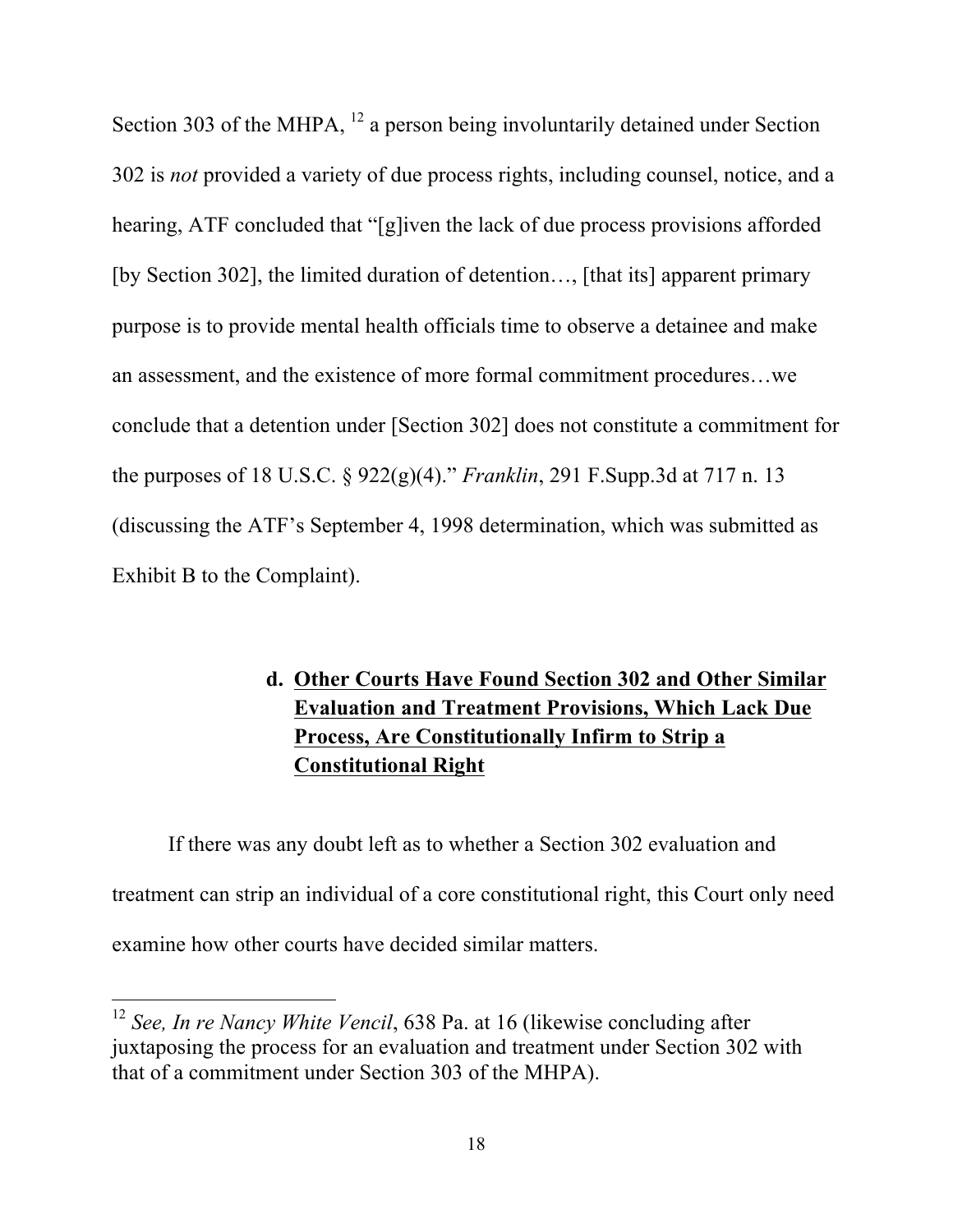#### 1. *Franklin v. Sessions*

Recently, Judge Kim R. Gibson of the U.S. District Court for the Western

District of Pennsylvania issued an opinion in *Franklin*, where he held that a 302

evaluation and treatment did not trigger a prohibition pursuant to 18 U.S.C. §

 $922(g)(4)$ . In so holding, he declared

Section 302 of the MHPA describe mandated medical care of a temporary and observational nature. Section 302 of the MHPA provides only for involuntary medical treatment lasting up to 120 hours. *See* 50 Pa. Stat. and Cons. Stat. Ann. § 7302(d). And, this Pennsylvania statute, tellingly, never uses the term "commitment." *See id.* Instead, Section 302 of the MHPA consistently and uniformly uses the terms "involuntary emergency examination and treatment" or "emergency examination."

291 F.Supp.3d at 717.

### 2. *U.S. v. Rehlander*

The First Circuit examined Maine's emergency evaluation and treatment provisions in *U.S. v. Rehlander*, 666 F.3d 45 ( $1<sup>st</sup>$  Cir. 2012), where it held that that the statute – which has further safeguards than Pennsylvania's  $13$  – was insufficient to strip an individual of his/her right to keep and bear arms.

<sup>&</sup>lt;sup>13</sup> Maine's statute additionally requires a judge to sign off on the doctor's certification, which is not required in Pennsylvania. *Id.* at 48. *See also*, *Franklin*, 291 F.Supp.3d at 722 (finding that "Maine law provides more robust procedural protections than Section 302 of the MHPA" and that Maine's evaluation and treatment statutes, unlike Pennsylvania's, "requires (1) an application by a health or law enforcement officer, (2) a certifying medical examination by a medical (footnote continued)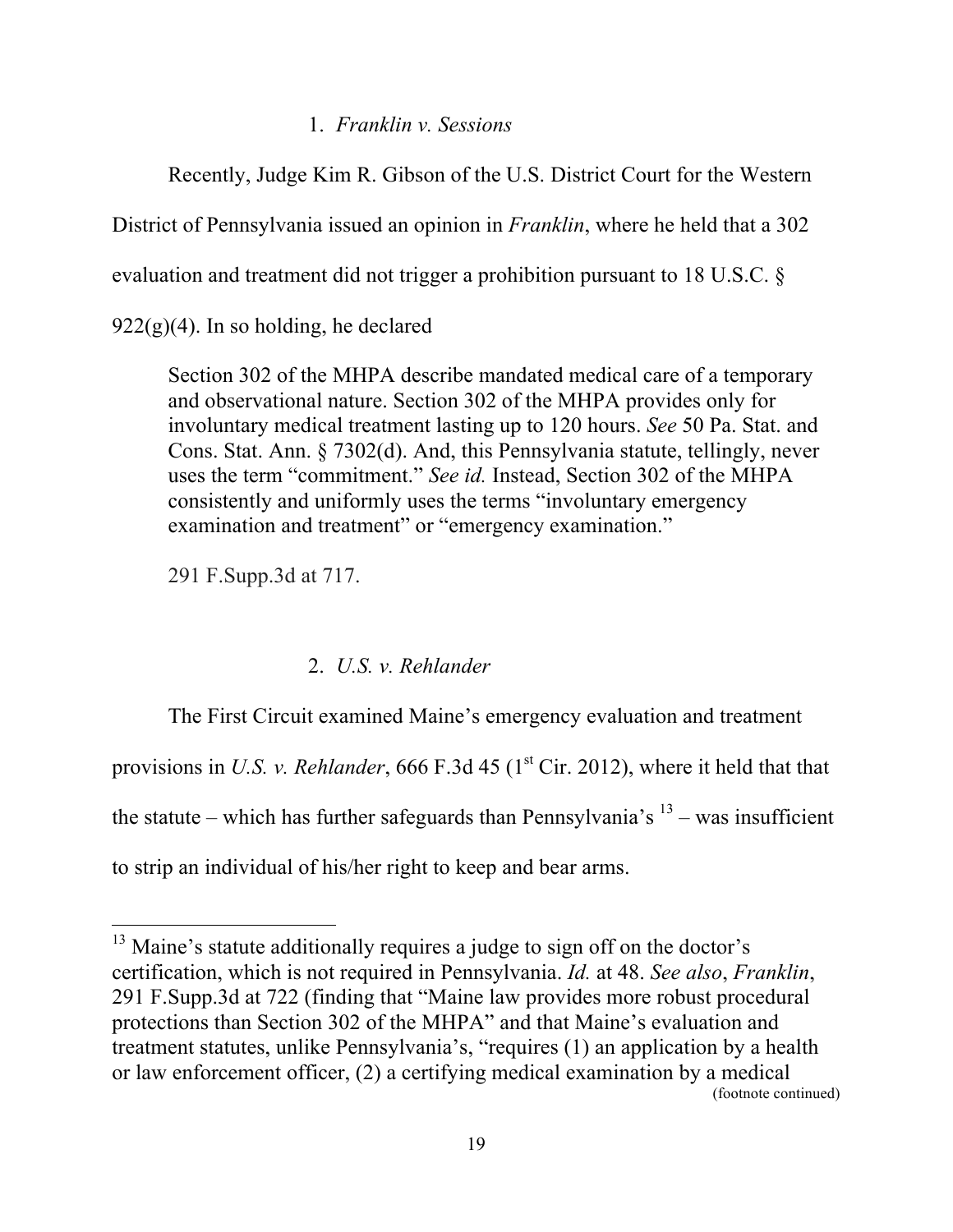The court concluded that "…the right to possess arms (among those not properly disqualified) is no longer something that can be withdrawn by government on a permanent and irrevocable basis without due process. Ordinarily, to work a permanent or prolonged loss of a constitutional liberty or property interest, an adjudicatory hearing, including a right to offer and test evidence if facts are in dispute, is required." *Id*. at 48.

#### 3. *U.S. v. Mark McMichael*

In *U.S. v. Mark McMichael*, 350 F.Supp.3d 647, 656, 661 (W.D. Mich.

2018), Chief Judge Robert Jonker held that "a commitment does not occur until the completion of an adversary process that results in an adjudicative decision in favor of hospitalization" and that "an *ex parte* hearing is not enough to fall within the Section  $922(g)(4)$  prohibition; some adversary process is necessary for a 'commit[ment]' under Section 922(g)(4)."

(footnote continued)

practitioner, and (3) an endorsement by a judge or justice of the peace confirming these procedures have been followed.").

 $\overline{a}$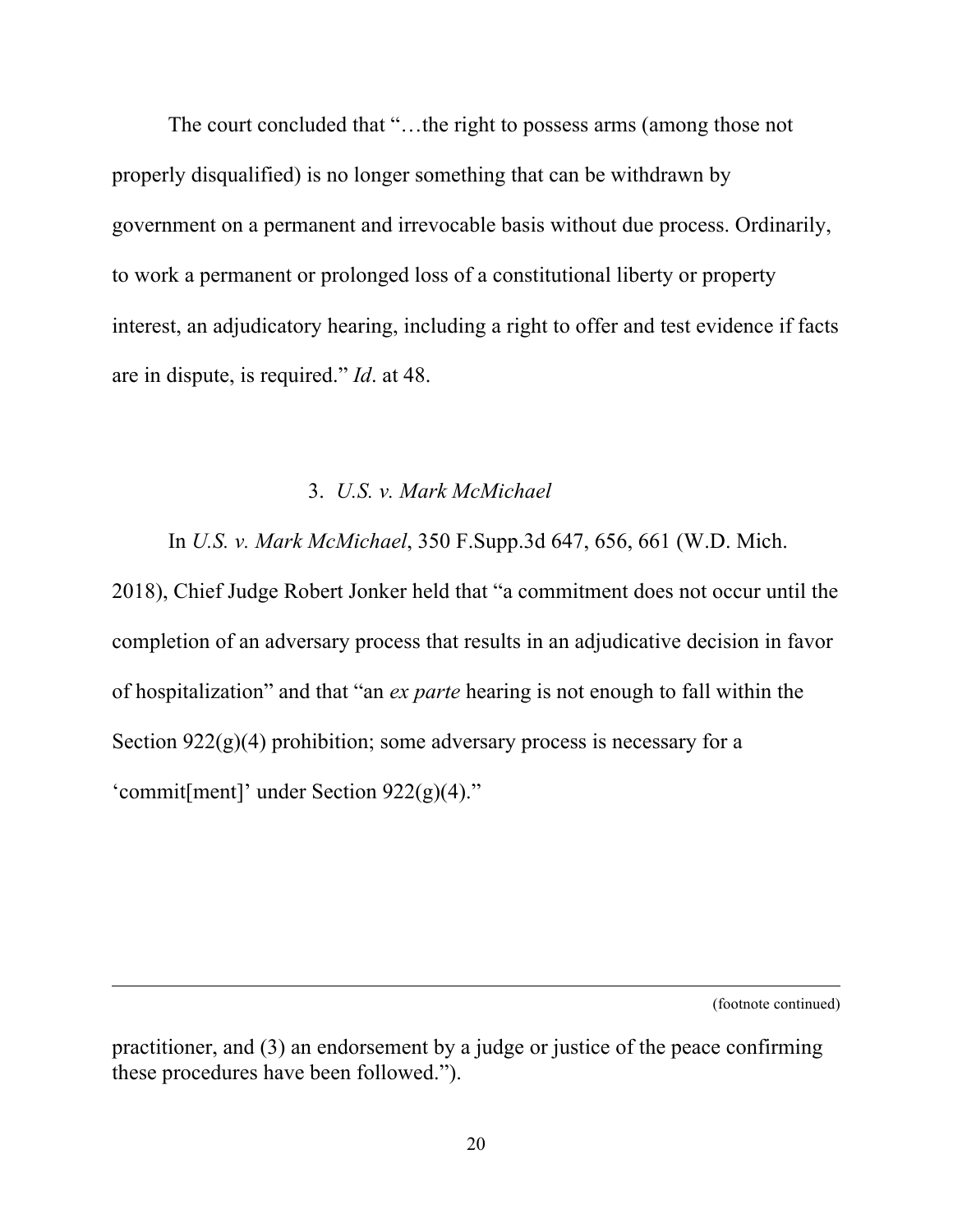#### 4. *Tyler v. Hillsdale County Sheriff's Department*

Mental health commitments were also addressed by the Sixth Circuit in *Tyler v. Hillsdale County Sheriff's Department*, 837 F.3d 678 (6<sup>th</sup> Cir. 2016). The Court began its examination of the relevant background by stating "Federal regulations make clear that 'committed to a mental institution' applies only to persons who are involuntarily committed by an appropriate judicial authority following due process safeguards." *Id*. at 682.

### 5. *Furda v. State*

The Court of Special Appeals of Maryland likewise found that to comport with due process an involuntary emergency evaluation and treatment "at the very least" provide "an evidentiary hearing, held either by a court or a hearing officer," that "the patient or the defendant has a right to appear and has the right to counsel; and findings are made by the factfinder, based on competent medical evidence." *Furda v. State*, 997 A.2d 856, 879 (2010).

\* \* \*

For these reasons, it is explicitly clear that since a Section 302 evaluation and treatment is constitutionally insufficient, due to the lack of due process afforded, to strip an individual of a constitutional right, the prohibition found in 18 Pa.C.S. § 6105(c)(4) is resultantly unconstitutional.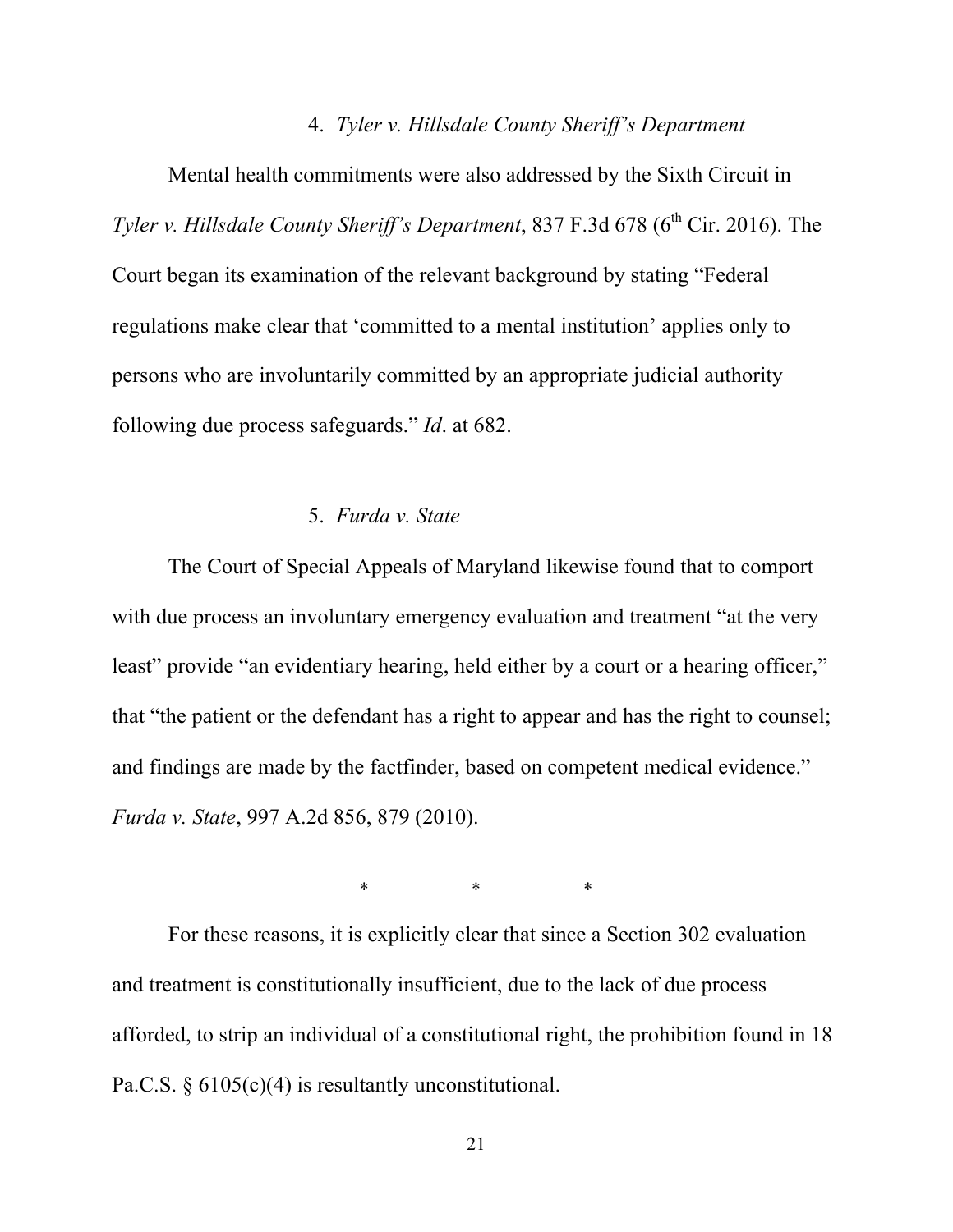## II. The Absence of Historical Justifications of Stripping the Right to Keep and Bear Arms From Those Who Are Not Currently Mentally Ill

While it is unlikely that this Court will embark upon a review of historical justifications for depriving individuals from purchasing and possessing firearms, as it is not relevant to the claim or its analysis, in the event this Court were to do so, *Amici* respectfully point out there are neither long standing prohibitions relating to non-violent crimes nor the mentally ill. As recently and exhaustively reviewed in Section III of the *Amici* brief submitted by Firearm Policy Coalition, *et al.*, in *Folajtar v. Barr, et al.*, Third Circuit docket number 19-1687, "[t]here is no tradition in American history of banning peaceable citizens from owning firearms." Likewise, as acknowledged by U.S. District Court Judge John Jones, III in *Keyes, et al. v. Lynch*, 195 F.Supp.3d 702, 718 (M.D. Pa. 2016)(granting Plaintiff Yox relief), <sup>14</sup> *Keyes, et al. v. Sessions*, 282 F.Supp.3d 858, 871 (M.D. Pa. 2017)(granting Plaintiff Keyes relief) and the Sixth Circuit in *Tyler* (837 F.3d at 689), "[o]ne searches in vain through eighteenth-century records to find any laws specifically excluding the mentally ill from firearms ownership." 15 Professor Larson concludes that "[s]pecific eighteenth-century laws disarming the mentally

 $14$  Although the Government initially appealed the decision to this Court, docket no. 16-3576, on February 10, 2017, it withdrew its appeal.

<sup>15</sup> Quoting, Carlton F.W. Larson, *Four Exceptions in Search of A Theory: District of Columbia v. Heller and Judicial Ipse Dixit*, 60 Hastings L.J. 1371, 1376 (2009).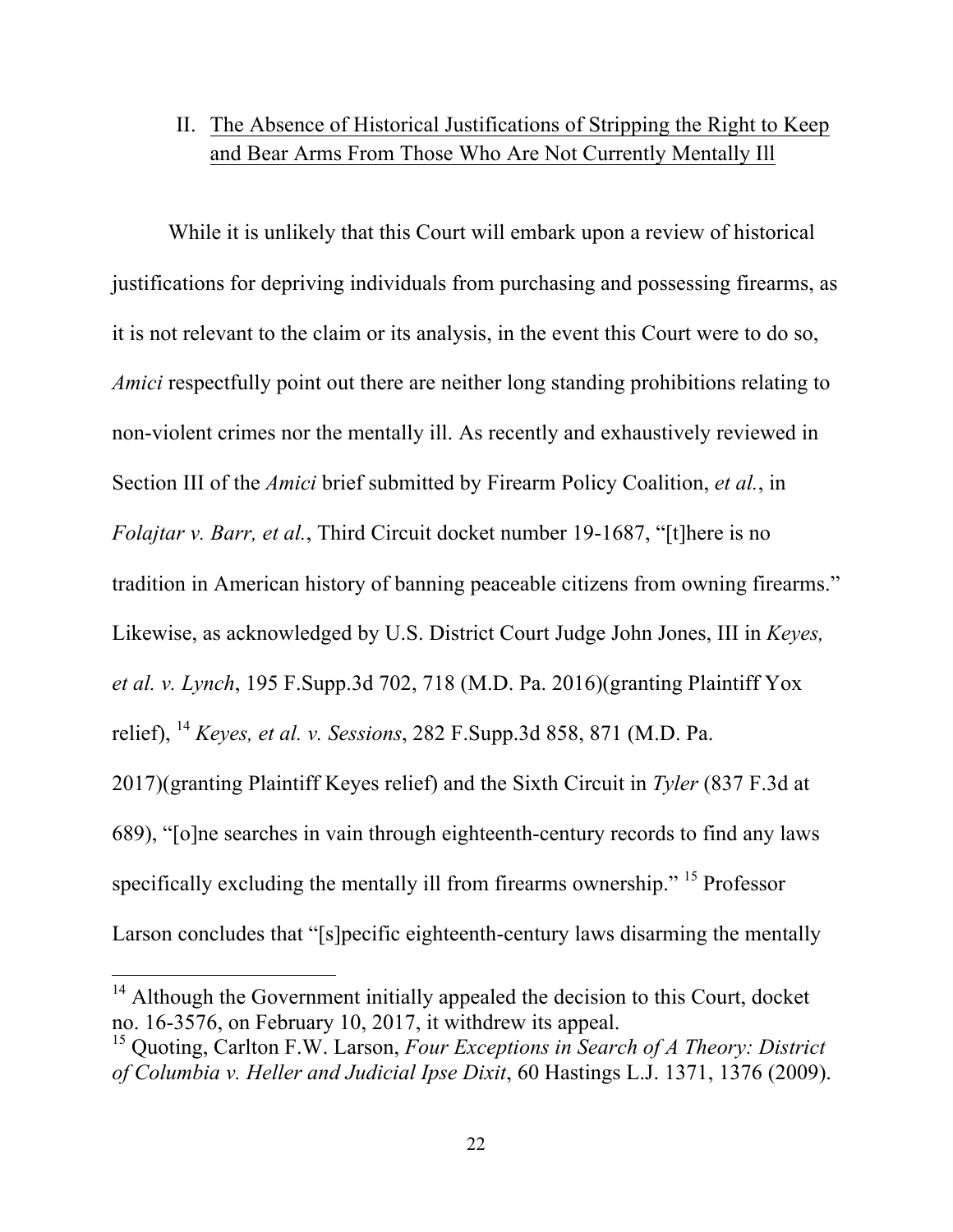ill … simply do not exist." Carlton F.W. Larson, *Four Exceptions in Search of A Theory: District of Columbia v. Heller and Judicial Ipse Dixit*, 60 Hastings L.J. 1371, 1378 (2009).

Even an examination of the closest historical predecessor to the Second Amendment falls short of proving that a one-time commitment was historically understood as sufficient to forever disarm an individual. The 1689 English Bill of Rights is widely acknowledged as the predecessor to the American Bill of Rights. *Heller*, 554 U.S. at 593. It recognized and protected the "ancient right[]" of Protestant subjects to "have arms for their defence suitable to their conditions and as allowed by law." 1 W.&M., c. 2, in 3 Eng. Stat. at Large 441 (1689).

Notably, there was no guidance as to what the phrase "suitable to their conditions and allowed by law" meant. Regardless, in practice a broad right of all Protestants to keep arms was recognized in the years following its enactment. Joyce Lee Malcolm, *The Role of the Militia in the Development of the Englishman's Right to be Armed--Clarifying the Legacy*, 5 J. on Firearms & Pub. Pol'y 139 (1993). The right to have arms for defense and use them for lawful purposes was "clear and undeniable." W. Blizard, *Desultory Reflections on Police* 59-60 (1785).

The lack of support does not begin and end there. Historically society could only disarm "any person or persons" judged "dangerous to the Peace of the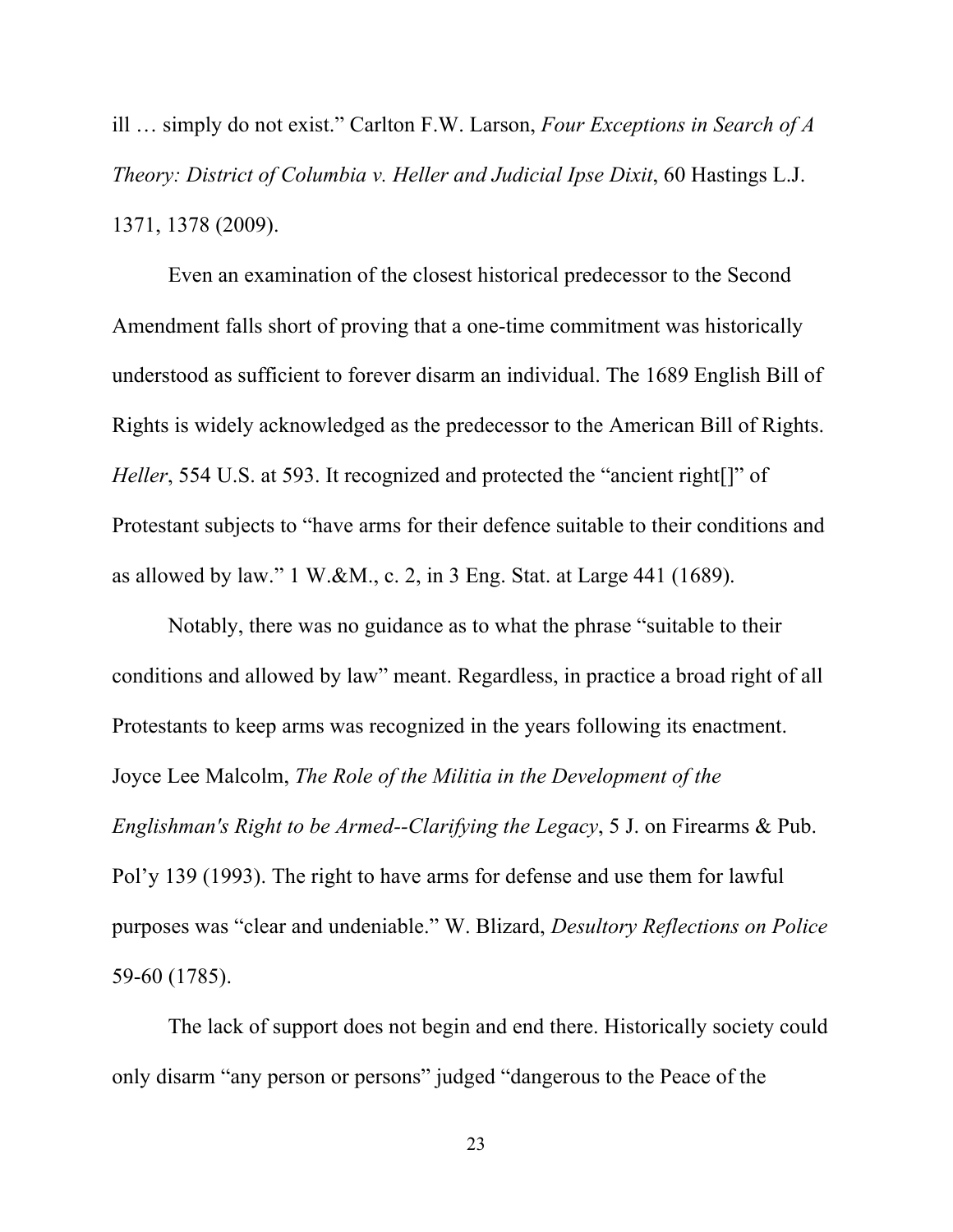Kingdome" under the 1662 Militia Act. 13 & 14 Car. 2, c. 3, § 1 (1662) (Eng.). The operative phrase being "dangerous to the Peace". There is a substantial lack of evidence to show that a person who was involuntarily committed in an isolated instance under Section 302 poses a danger to the peace, particularly many years after the commitment. <sup>16</sup> Moreover, the right to arms was "limited to those members of the polity who were deemed capable of exercising it in a virtuous manner." Saul Cornell, *''Don't Know Much About History" The Current Crisis in Second Amendment Scholarship*, 29 N. KY. L. Rev. 657, 671 (2002). Nothing suggests that an individual previously committed involuntarily and then released without being further detained under Sections 303, 304, or 305 are incapable of exercising the right to bear arms in a virtuous manner. To hold such would be the equivalent of declaring everyone who once suffered from a mental condition to be an unvirtuous citizen forever – and this "unvirtuousness" would be the result of no volitional act of the individual. Regardless, the right to arms was only limited when an individual presented a "real danger of public injury." *The Address and Reasons of Dissent of the Minority of the Convention of the State of Pennsylvania to Their* 

 <sup>16</sup> See, *Keyes*, 282 F.Supp.3d at 871 (declaring that "the person's potential danger to society *is* the traditional justification for dispossessing the mentally ill").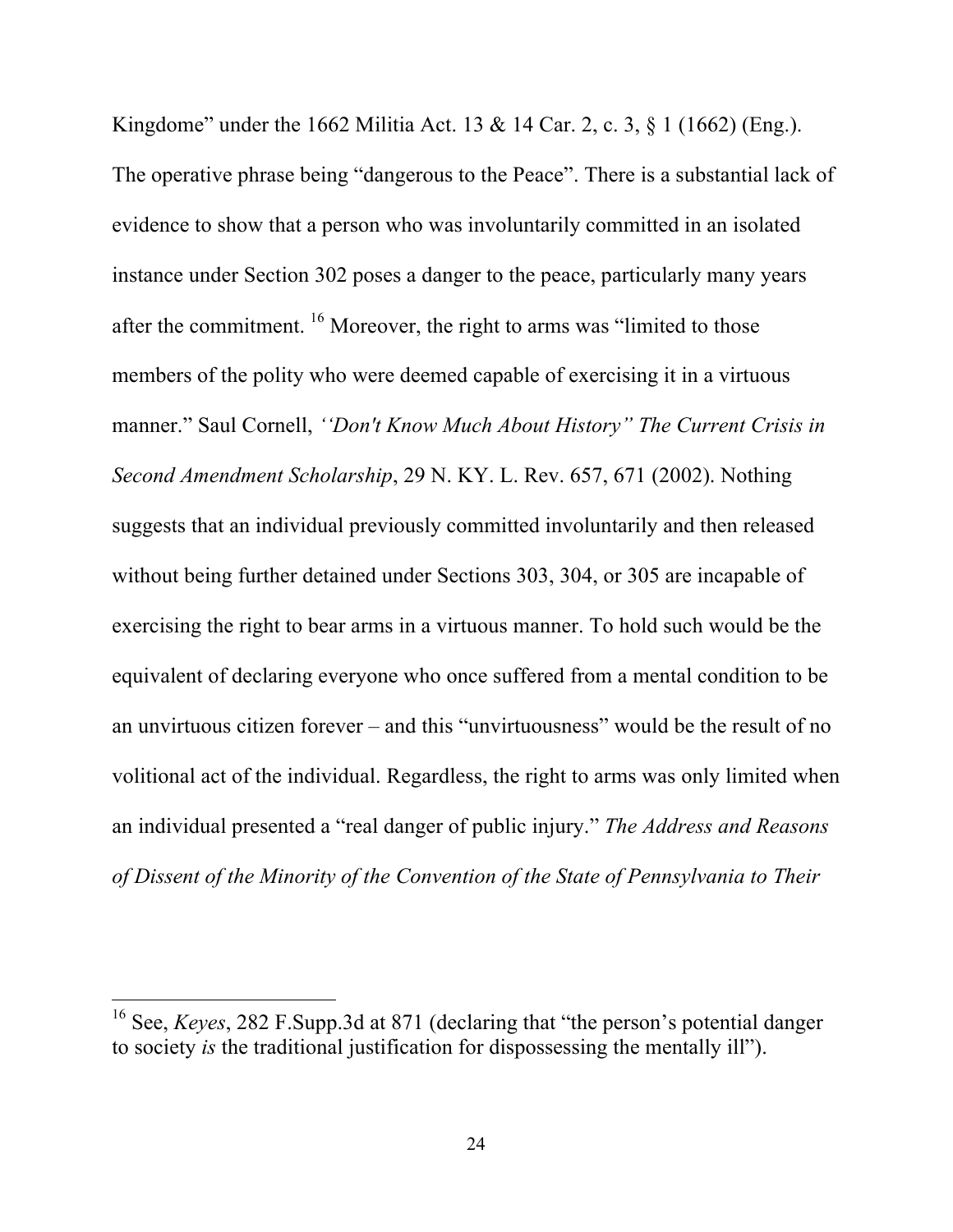*Constituents* (1787), reprinted in 2 Bernard Schwartz, *The Bill of Rights, A Documentary History 665* (1971) (emphasis added).

At best, courts have speculated that historical evidence supported the idea that it was possible to disarm mentally ill individuals because they were a danger to themselves or others. However, such a conclusion is the result of errant guesswork rather than concrete examples. And there exists no support for the proposition that a person was unable to obtain a firearm after they were no longer deemed to be a danger. "[L]egal limits on the possession of firearms by the mentally ill ... are of 20th Century vintage." *U.S. v. Skoien*, 614 F.3d 638, 641 (7<sup>th</sup>) Cir. 2010). Hardly a "long standing" prohibition let alone a historically significant one.

In fact, it was not until the Fortieth Annual Conference of National Conference of Commissioners on Uniform State Laws and Proceedings that the Uniform Fire Arms Act of 1930 was proposed and which "prohibited delivery of a pistol to any person of 'unsound mind'" that states first-partially restricted <sup>17</sup> Second Amendment rights to those with any form of mental illness. *Id*. at 1376. More importantly, it was not until  $1968$  – when Section  $922(g)(4)$  was enacted as

<sup>&</sup>lt;sup>17</sup> Individuals of "unsound mind" were not prohibited under the Act from possessing pistols they already owned nor were they prohibited from possessing and acquiring rifles and shotguns.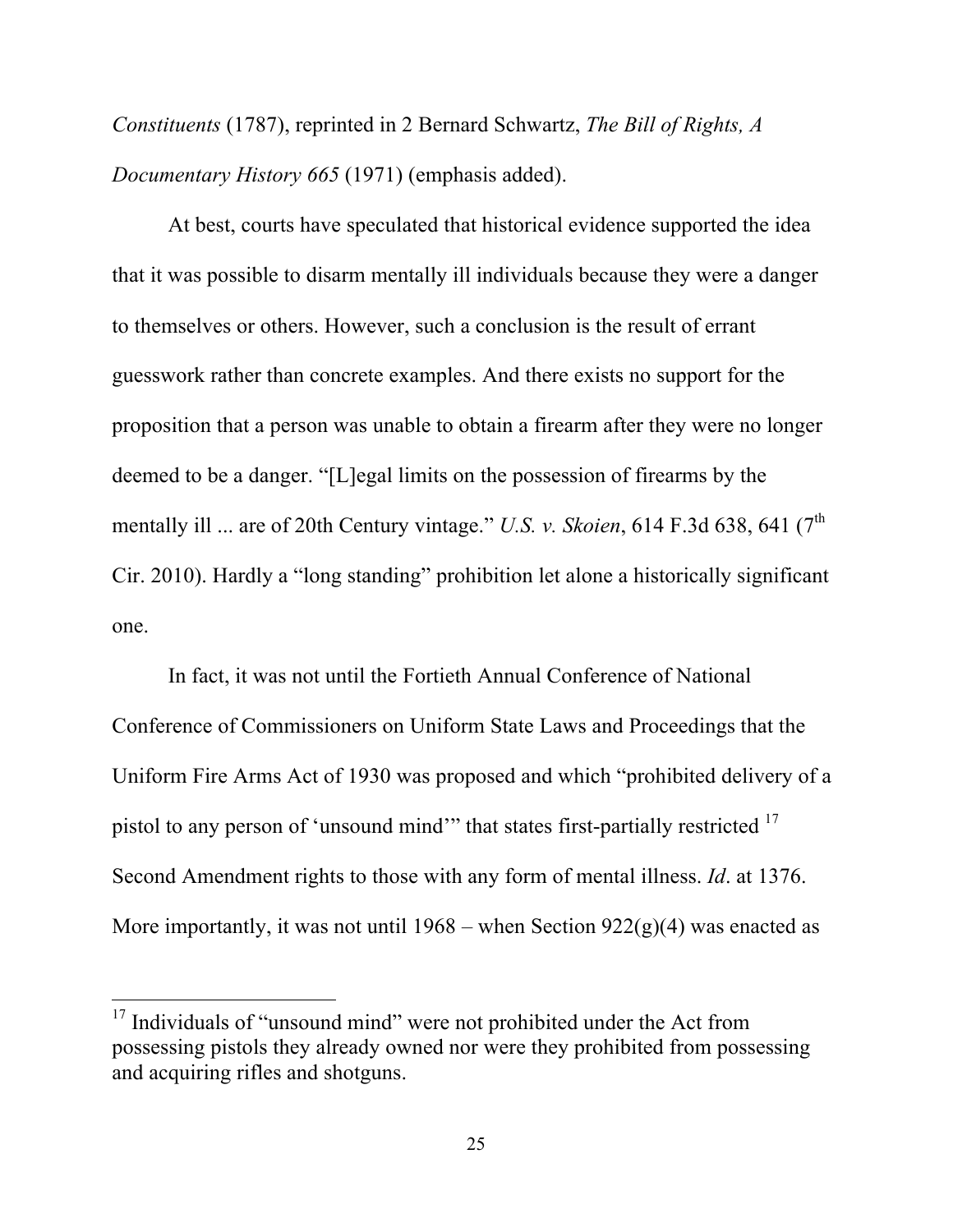part of the Gun Control Act – that the U.S. Congress prohibited firearm possession by those who had been committed to a mental institution or adjudicated mentally ill. *United States v. Yancey*, 621 F.3d 681, 685 (7th Cir. 2010) (*citing* Pub.L. 90- 618, 82 Stat. 1213, 1220). Thus, approximately 177 years passed from the time the Bill of Rights became effective until the time where individuals who were committed to a mental institution or adjudicated mentally ill were barred from possessing firearms.

Although *Amici* diligently searched, they have been unable to uncover any other historical source that suggests that the right to possess a firearm was denied to any individual who had ever been committed to a mental institution and released, regardless of time, circumstance, or present condition. Even the U.S. Supreme Court's decision in *Heller* supports that any presumptive prohibition *only* relates to individuals who are *currently* mentally ill. *Heller*, 554 U.S. at 626 (declaring that "nothing in our opinion should be taken to cast doubt on longstanding prohibitions on the possession of firearms by … *the mentally ill*"). The Court specifically utilized the present tense, reflecting that any prohibition is in relation to those that are *currently* mentally ill and not those, who on a single, short, isolated occasion were involuntarily committed. The class of individuals constituting those ever previously treated for mental health reasons is not identical to, or even closely equivalent to, the class of individuals that are presently mentally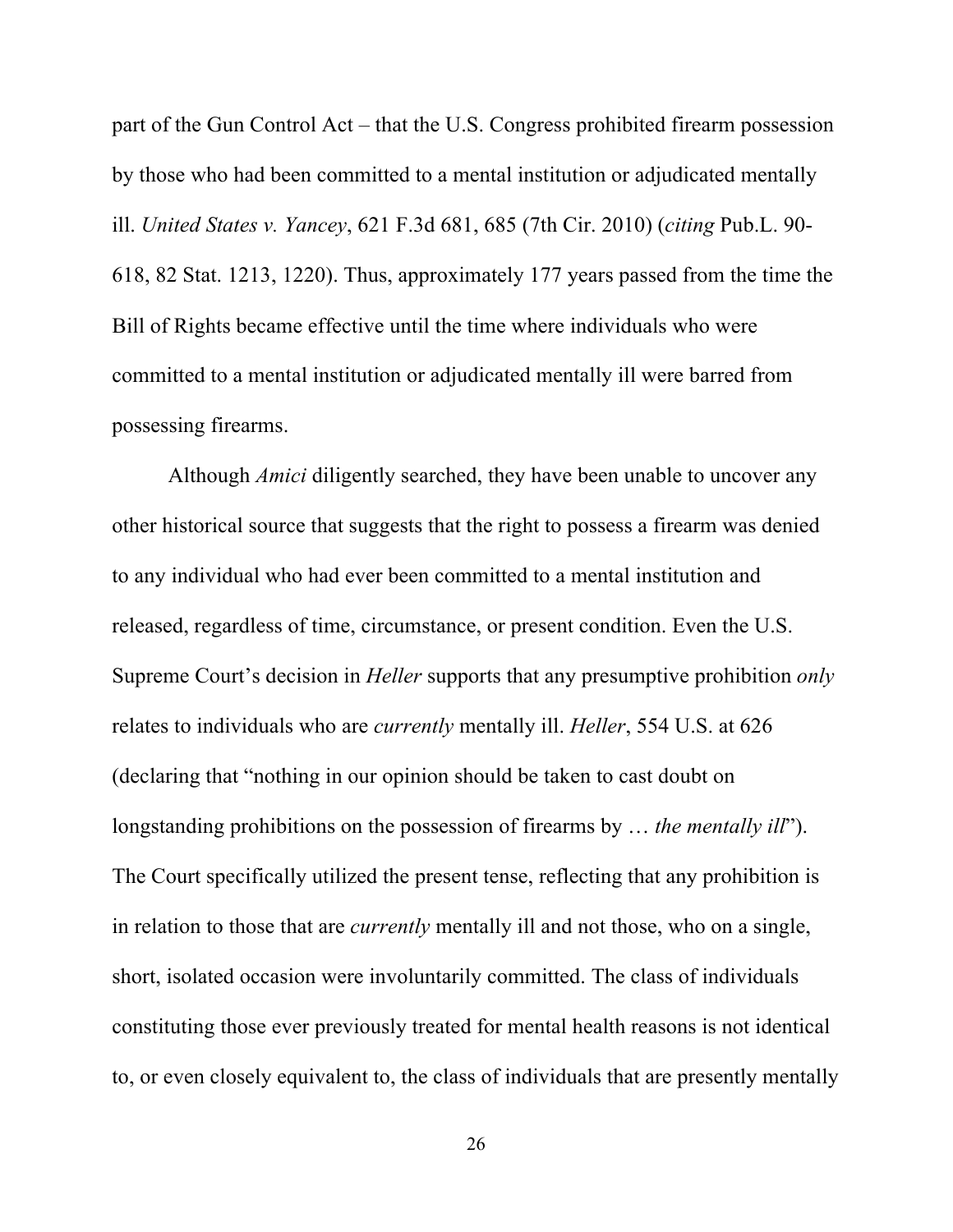ill.

The U.S. Congress even agrees, as it enacted 18 U.S.C. § 925(a)(1) which permits an individual, *post*-commitment and in the absence of a psychological examination, to possess firearms while serving the "United States or any department or agency thereof or any State or any department, agency, or political subdivision thereof."<sup>18</sup>

Accordingly, even if analyzed in the historical context, 18 Pa.C.S. §  $6105(c)(4)$ 's prohibition imposes a burden on already established conduct falling within the Second Amendment,  $19$  as there is no support for the proposition that those who were temporarily committed on a single, isolated occasion were excluded from the protections of the Second Amendment in 1791.

<sup>&</sup>lt;sup>18</sup> Congress also enacted the NICS Improvement Amendments Act of 2007 ("NIAA") which allowed states to create a program that could provide an individual with relief from a disability imposed under 18 U.S.C. § 922(g)(4), provided the state followed certain requirements. *See* 34 U.S.C. § 40915. Currently, Pennsylvania does not have a program that allows for relief under NIAA. Regardless, the question in the present matter is not whether the theoretical potential for relief under some other avenue exists but rather "did the commitment provide the due process required to strip an individual of their constitutional right in the first place?" The answer, as catalogued *supra* and in Appellant's Brief, is a resounding "no".

<sup>19</sup> *See also*, *Tyler*, 837 F.3d at 690 (holding that "people who have been involuntarily committed are not categorically unprotected by the Second Amendment.")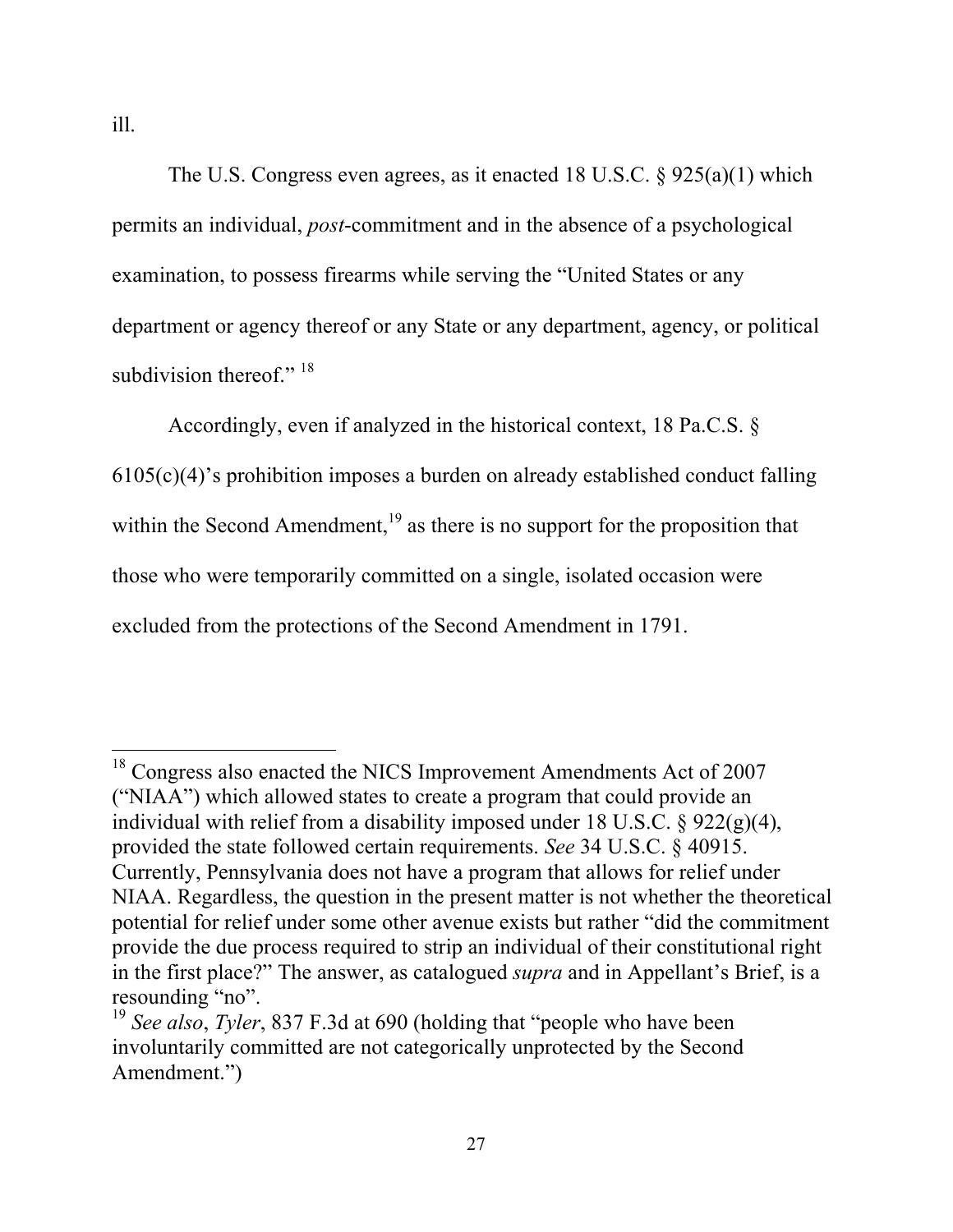#### **CONCLUSION**

As recently declared by the Pennsylvania Supreme Court in *Commonwealth v. Hicks*, 56 MAP 2017, 2019 WL 2305953, at \*23 (Pa. May 31, 2019)(internal quotations omitted), constitutional protections:

remain an essential bulwark against the overreaches and abuses of governmental authority over *all* individuals. Notwithstanding the dangers posed by the few, we must remain wary of the diminution of the core liberties that define our republic, even when the curtailment of individual liberty appears to serve an interest as paramount as public safety. Experience should teach us to be most on our guard to protect liberty when the government's purposes are beneficent. Men born to freedom are naturally alert to repel invasion of their liberty by evil-minded rulers. The greatest dangers to liberty lurk in insidious encroachment by men of zeal, wellmeaning but without understanding.

For the foregoing reasons, the decision below should be reversed and

Section 6105(c)(4) found unconstitutional, as it applies to Section 302 evaluations

and treatments, due to lack of due process afforded.

Respectfully Submitted,

Date: July 3,  $2019$ 

Joshua Prince, Esq. Adam Kraut, Esq. *Counsel of Record* Civil Rights Defense Firm, P.C. 646 Lenape Rd Bechtelsville, PA 19505 888-202-9297 610-400-8439 Joshua@civilrightsdefensefirm.com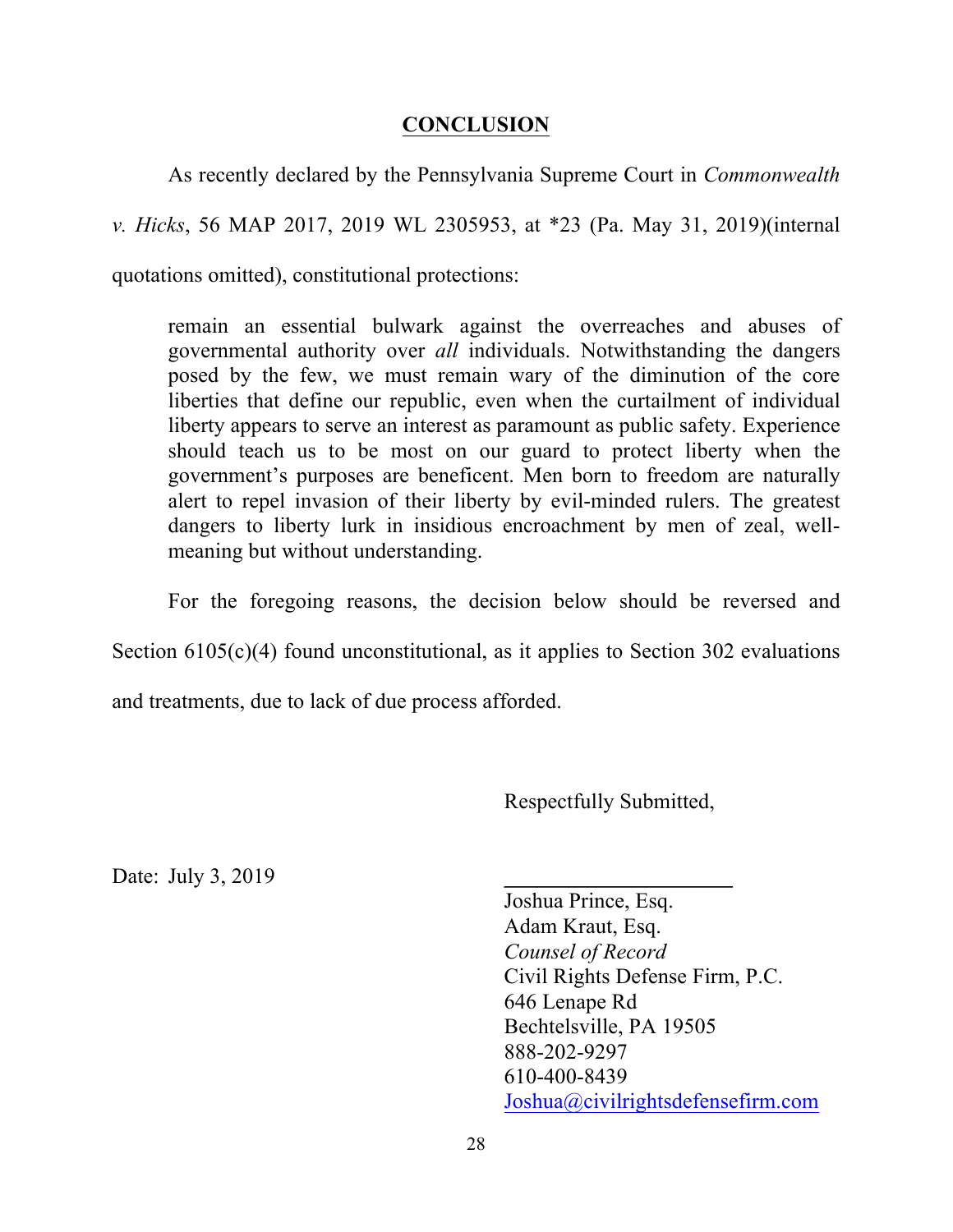#### **CERTIFICATE OF COMPLIANCE**

I certify that this brief complies with the type-volume limitation of Fed. R. App. P. 29(a)(5) because this brief contains 6,498 words, excluding the parts of the brief excluded by Fed. R. App. P. 32(f).

I certify that this brief complies with the typeface requirements of Fed. R. App. P.  $32(a)(5)$  and the type style requirements of Fed. R. App. P.  $32(a)(6)$ because it has been prepared in a proportionally spaced typeface using Microsoft Office Word in Times New Roman 14 point font.

The text of the electronic brief as well as the hard copies of the brief are identical.

The PDF was scanned with Bitdefender Virus Scanner v. 3.12.10781 and no malware was reported.

I hereby certify that Adam Kraut, Esq. and myself are admitted to practice in the Third Circuit Court of Appeals. I further certify that Adam Kraut, Esq. and myself are members in good standing.

Respectfully Submitted,

/s/ Joshua Prince

Joshua Prince, Esq. (306521) Adam Kraut, Esq. (318482) **Civil Rights Defense Firm, P.C.** 646 Lenape Road Bechtelsville, PA 19505 888-202-9297 (t) 610-400-8439 (f)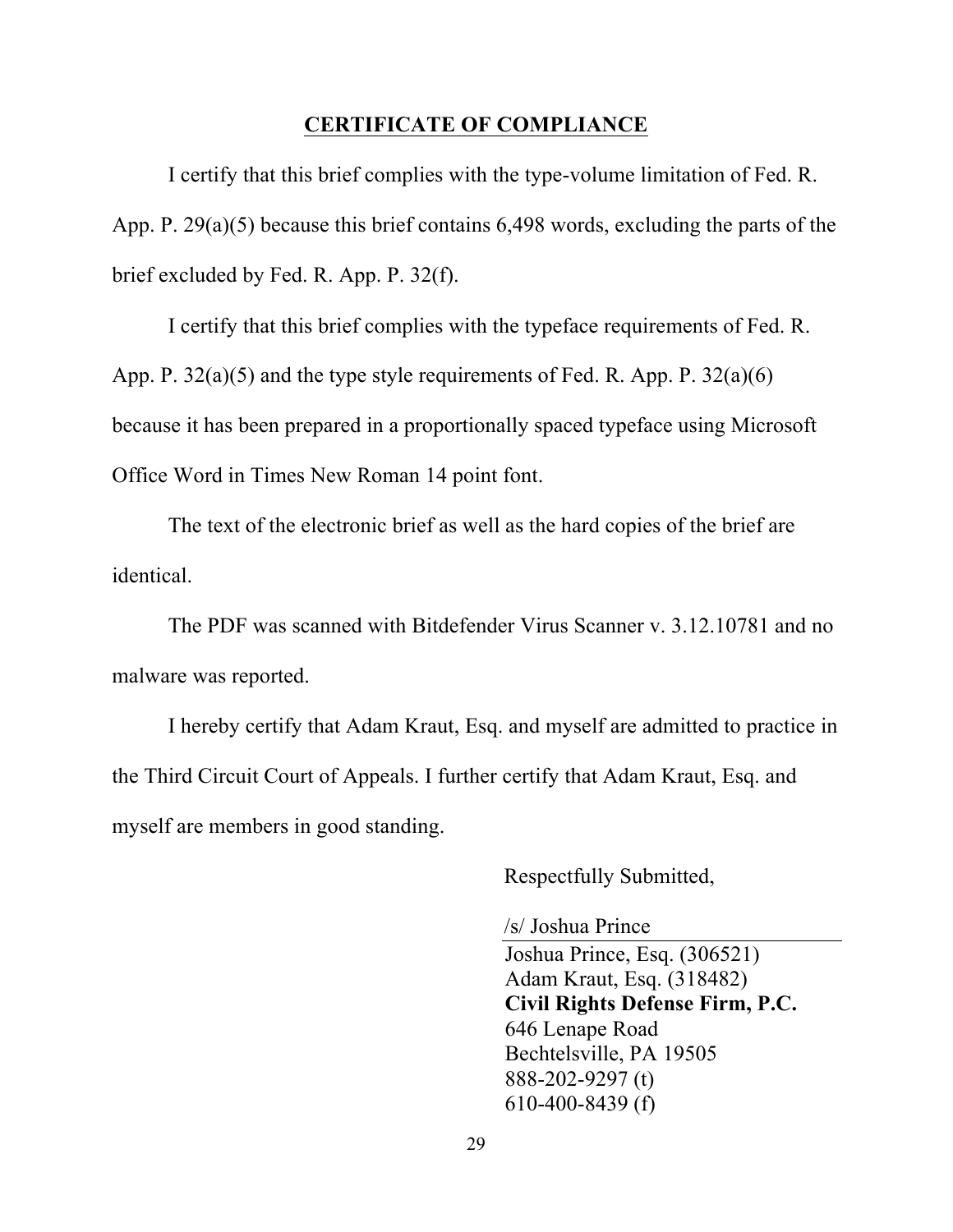AKraut@civilrightsdefensefirm.com Joshua@civilrightsdefensefirm.com *Counsel for Amici Curiae*